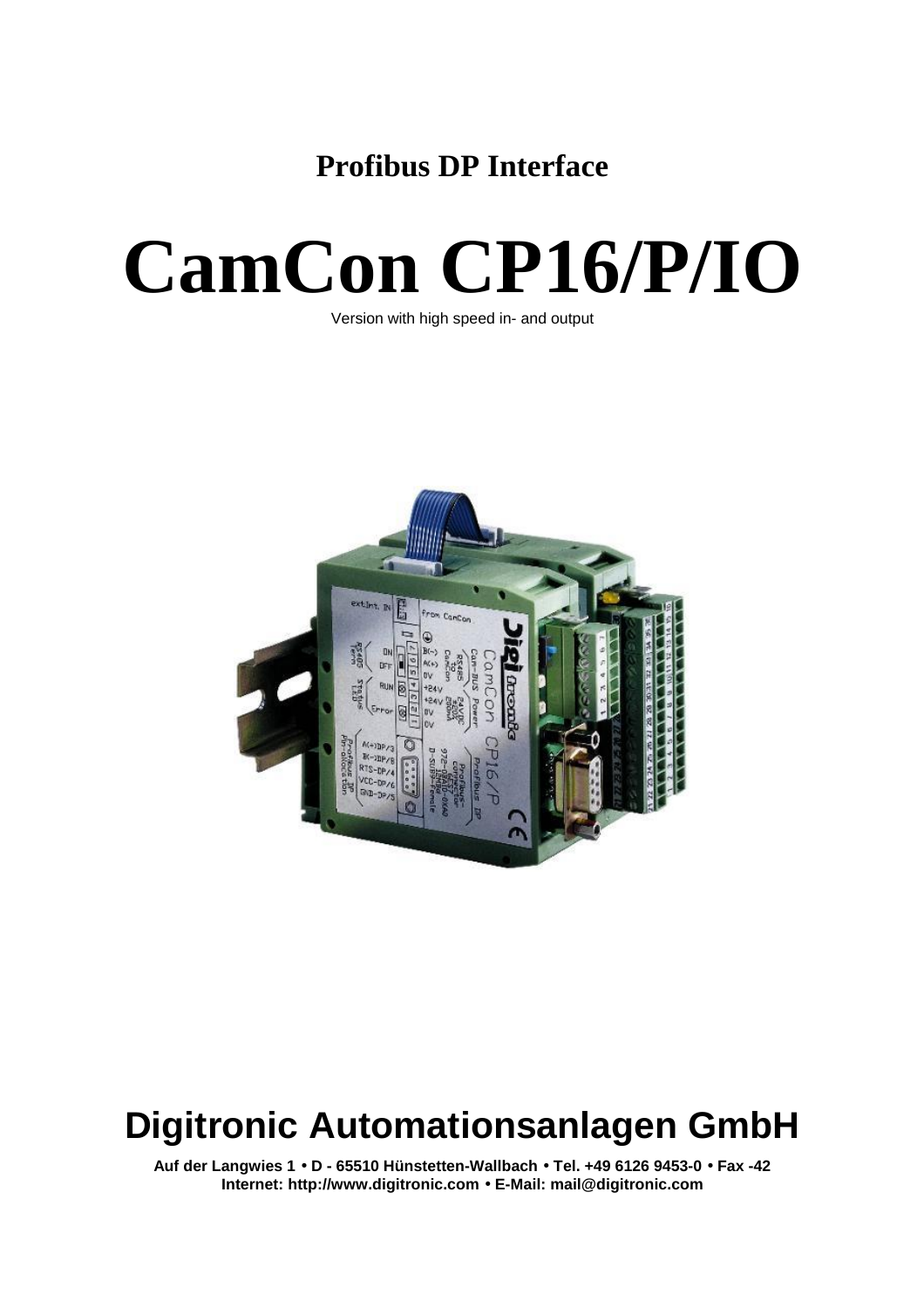#### **For your attention**

This instruction manual relates to the CamCon CP16/P/IO from 10.7.1998 and the CamCon software DC50.34 from 18.8.1999 and the S7 software CP16\_V131.ARJ. The company Digitronic Automationsanlagen GmbH reserves the right to make changes which present an improvement of the quality or functionality of the device without prior notice. The instruction manual was created with great care, although it may not be error-proof. We would be grateful for any communication relating to any errors you may have found.

#### **Update**

You can also obtain this instruction manual on the Internet at **http://www.digitronic.com** in the latest version as PDF file.

#### **Qualified personnel**

This device may only be started and operated by qualified staff. By qualified we mean personnel who are entitled to handle, to earth and to lable devices, systems and power circuits in accordance with the technology safety standards.

#### **Liability**

(1) The supplier is liable for damages caused by himself or by the owner of the rights up to the sum of the sales price. He is not liable for loss of profits, forfeited savings, intermediate and successive damages.

(2) The above mentioned limits to liability do not apply to insurance of named characteristics and damages which were caused deliberately or through negligence.

#### **Protection**

The CamCon CP16/P/IO and this instruction manual are protected by copyright. All rights are reserved. Neither the CamCon CP16/P/IO, nor this document may be copied as a whole or partially, photocopied, reproduced, translated or transferred to electronic media of any kind or into machine readable format without prior written permission by the company Digitronic Automationsanlagen GmbH.

- **Note:** CamCon is a registered trademark of the company Firma Digitronic Automationsanlagen GmbH.
- **Note:** The devices of the CamCon series comply with norms: DIN EN 61000-6-2, DIN EN 61000-4-2, DIN EN 61000-4-4, DIN EN 61000-4-5, DIN EN 61000-4-8 and DIN EN 55011 and RoHS 2 (2011/65/EU)..



(c) Copyright 1992 - 2020 / File: CP16P\_E.DOC

Digitronic Automationsanlagen GmbH Auf der Langwies 1 D-65510 Hünstetten - Wallbach Tel. (+49)6126/9453-0 Fax. (+49)6126/9453-42 Internet: http://www.digitronic.com E-Mail: mail@digitronic.com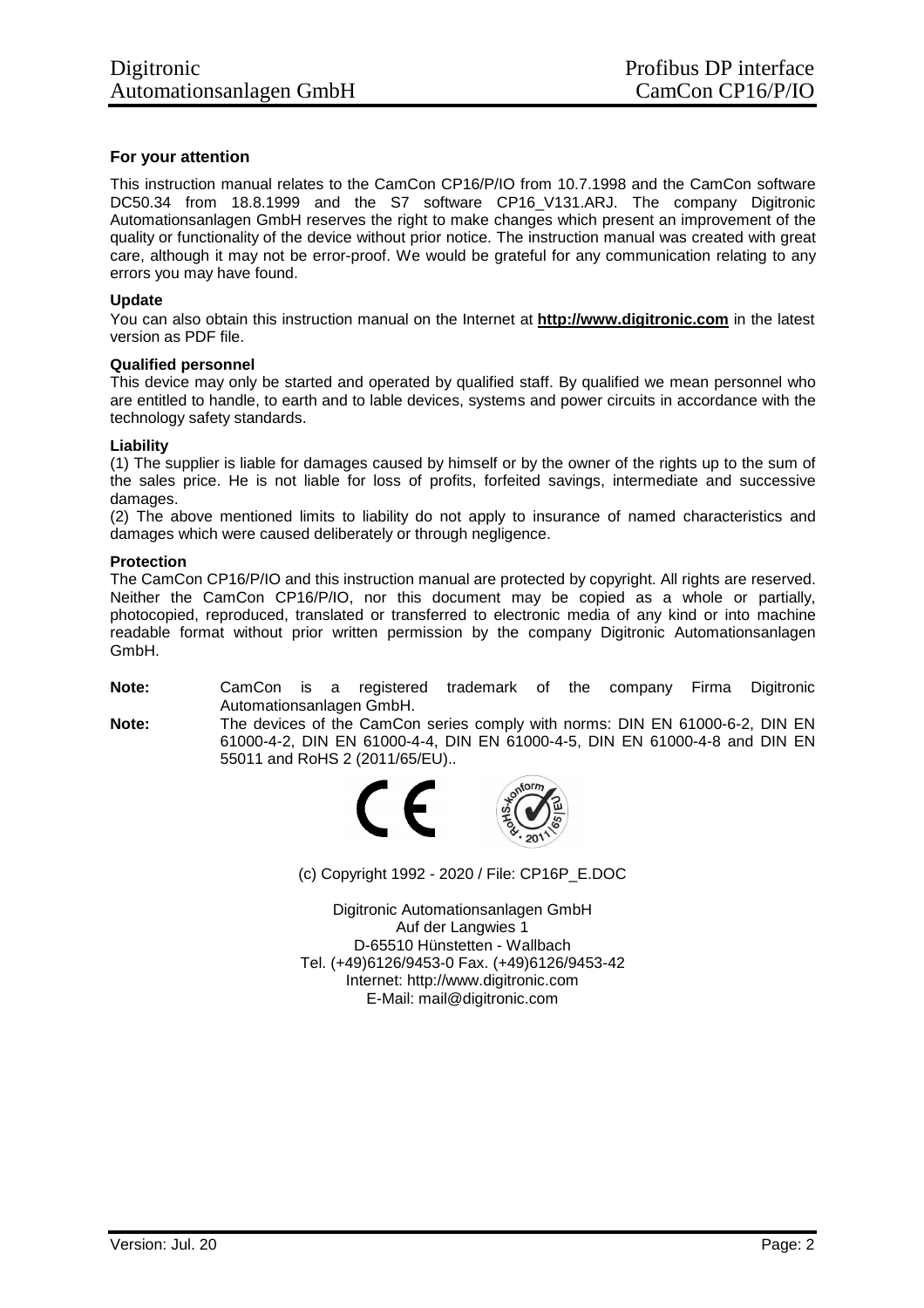# Table of contents

| 5.1. Configure CamCon cam controller for the connection of the CamCon CP16/P/IO  8 |  |
|------------------------------------------------------------------------------------|--|
|                                                                                    |  |
|                                                                                    |  |
|                                                                                    |  |
|                                                                                    |  |
|                                                                                    |  |
|                                                                                    |  |
|                                                                                    |  |
|                                                                                    |  |
|                                                                                    |  |
|                                                                                    |  |
|                                                                                    |  |
|                                                                                    |  |
|                                                                                    |  |
|                                                                                    |  |
|                                                                                    |  |
|                                                                                    |  |
|                                                                                    |  |
|                                                                                    |  |
|                                                                                    |  |
|                                                                                    |  |
|                                                                                    |  |
| 9.3.1. Parameters of the FB41                                                      |  |
|                                                                                    |  |
|                                                                                    |  |
|                                                                                    |  |
|                                                                                    |  |
|                                                                                    |  |
|                                                                                    |  |
|                                                                                    |  |
|                                                                                    |  |
|                                                                                    |  |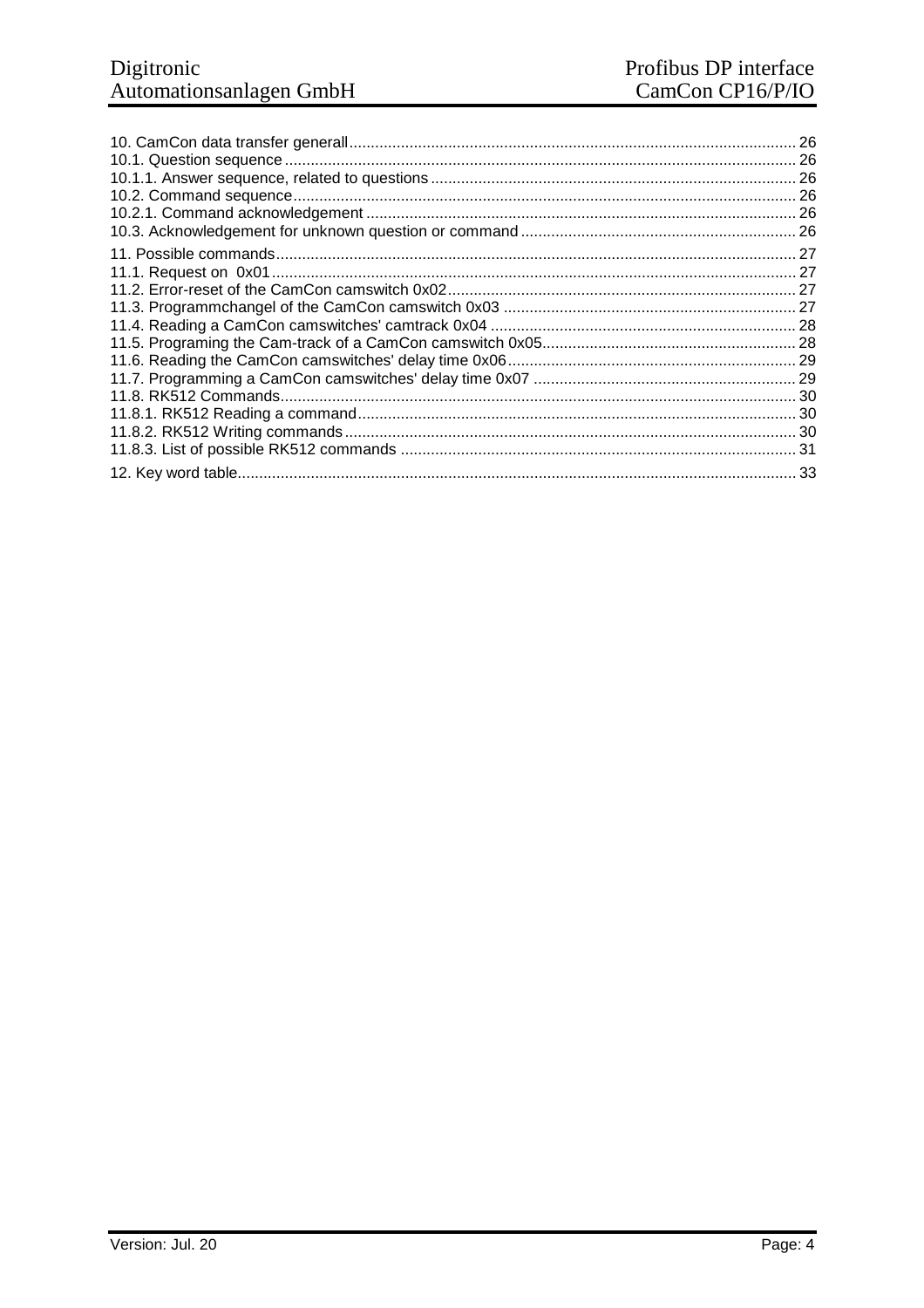# **1. Introduction**

The CamCon CP16/P/IO offers the advantage of cost reduction for wiring, service and commissioning, as well as a better flexibility with the number of in- or outputs, through its link to the field bus system Profibus DP according to DIN 19245 Part 3. First of all, the CamCon CP16/P/IO is a communication processor for the electronic cam controllers of the CamCon series. It makes the in- and output data of a CamCon available for a Profibus DP Master (PLC), with the high transmission speed of the CamCon units. Also, the CamCon cam controller can be programmed through function components in the PLC.

**Please note:** The CamCon CP16/P/IO can only be connected to CamCon cam controllers with an optional external interface. You need to specify the "*X*" for "external interface" in the ordering number of your CamCon. The only exception is the CamCon DC90, which is always equipped with the external interface. Example: DC16S3020*X* or DC51S3E140*X*2S.



# **1.1. Features**

The following features distinguish the CamCon CP16/P/IO module:

- can be connected to all PLC controls with the Profibus DP interface
- small cycle time in the PLC control
- high transmission speed of the in- and outputsthrough the external interface of the CamCon
- no wiring effort and surplus costs for the extension of the number of outputs of the CamCon up to 200 I/O
- function components for programming are available for S5 and S7
- supported functions: read status, block outputs of the CamCon, program selection, program cams, read cams, program dead times, read dead times, program parameters and read parameters.
- standard Profibus DP interface SPC 3 ASIC from Siemens and full galv. separation from the supply voltage.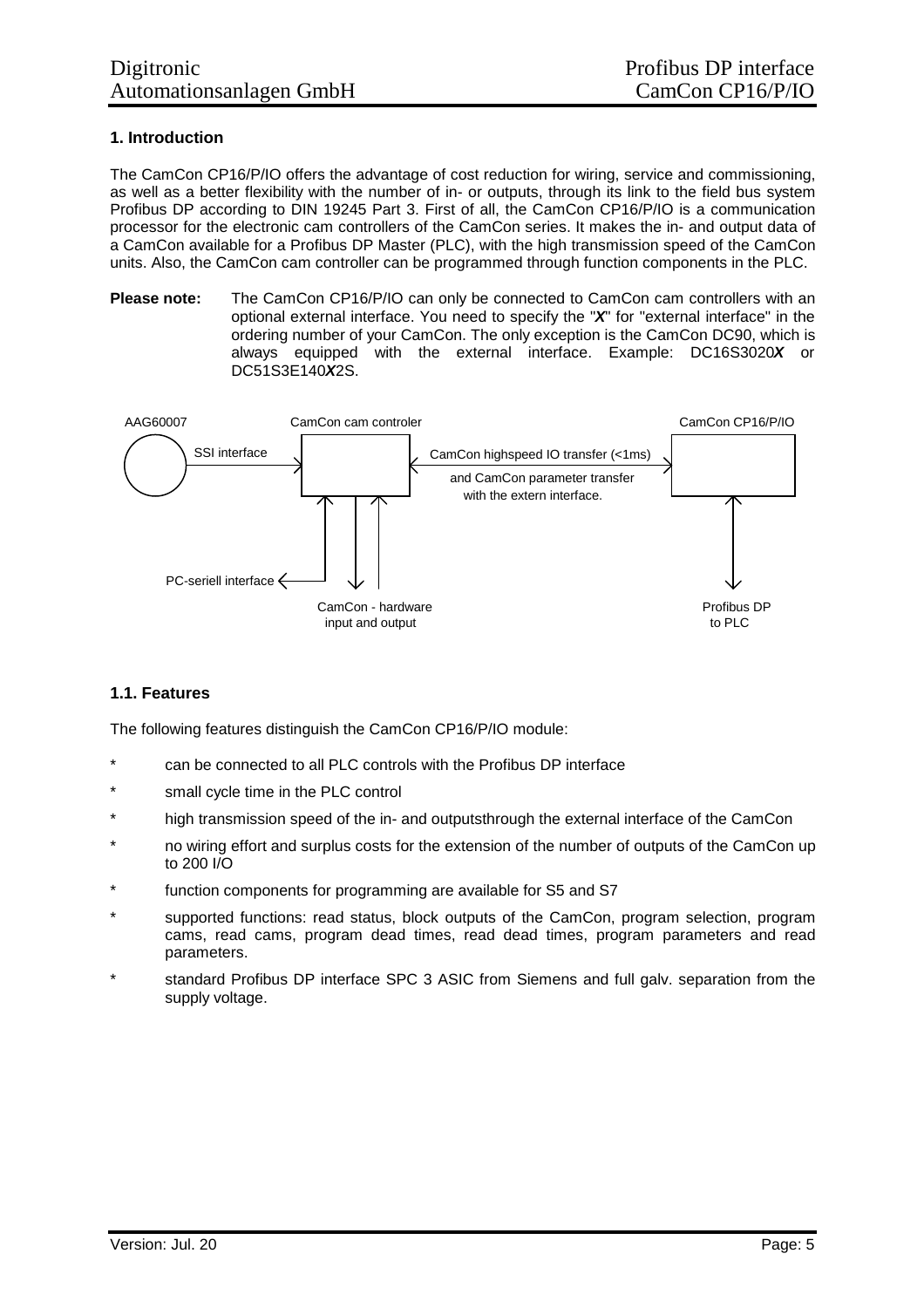# **2. Assembly**

The device is clip-locked onto an "EN carrier rail" in the switchboard (see also chapter "3. Dimensions" on page 6). The grounding pins and cable mantlings are to be put on the shortest way possible onto serial grounding clip next to the device. The grounded assembly plate and its electrical connection to the "EN carrier rail" allow an excelent grounding of the disturbances onto the covering. All cable connections are to be switched in a cold state ! The external interface of the CamCon (e.g. DC16/50/90 or DC115) is connected with a cable of the type: KKyy/IO-XX (yy = CamCon Type / XX = length in meters) to the plug **"external interface IN"** or **"ext.Int. IN"** on the module. The data lines of the external interface have to be galvanically separated with an optical coupler, they have to be placed and covered separately and the cover has to be grounded on both ends. Analog signals have to be placed and covered separately and the cover has to be grounded on one end. The supply voltage has to be connected separatly for every module and measures 24V DC +/-20%.



#### 106mm  $ca.40mm$ 84mm 25mm 0.OQ  $\overline{c}$  $\mathbf{Q}$ i Gromfici (о  $\overline{C}$ 36mm CamCon CP16/P h Profibus DP Cam-BUS Power  $R\overline{\phantom{a}}_{t_0}^{R\overline{\phantom{a}}}_{t_0}$  $24 \times 10^{-12}_{\pm 20\%}$ Profibus-<br>connector to<br>CamCon nxan-972  $\bigoplus \, \, \overset{\frown}{\textbf{A}} \, \, \overset{\frown}{\textbf{B}} \, \, \overset{\frown}{\textbf{C}} \, \, \overset{\frown}{\textbf{C}} \, \, \overset{\frown}{\textbf{C}} \, \, \overset{\frown}{\textbf{C}} \, \, \overset{\frown}{\textbf{C}} \, \, \overset{\frown}{\textbf{C}} \, \, \overset{\frown}{\textbf{C}} \, \, \, \overset{\frown}{\textbf{C}} \, \, \, \overset{\frown}{\textbf{C}} \, \, \, \overset{\frown}{\textbf{C}} \, \, \,$ male  $\frac{1}{2}$  $\Box$  0 0 좀 놉 意 ğ  $+1$ 요 있  $\overline{\text{stat}}$ RS485 Profibus DP<br>"in-allocation  $\circ$

# **3. Dimensions**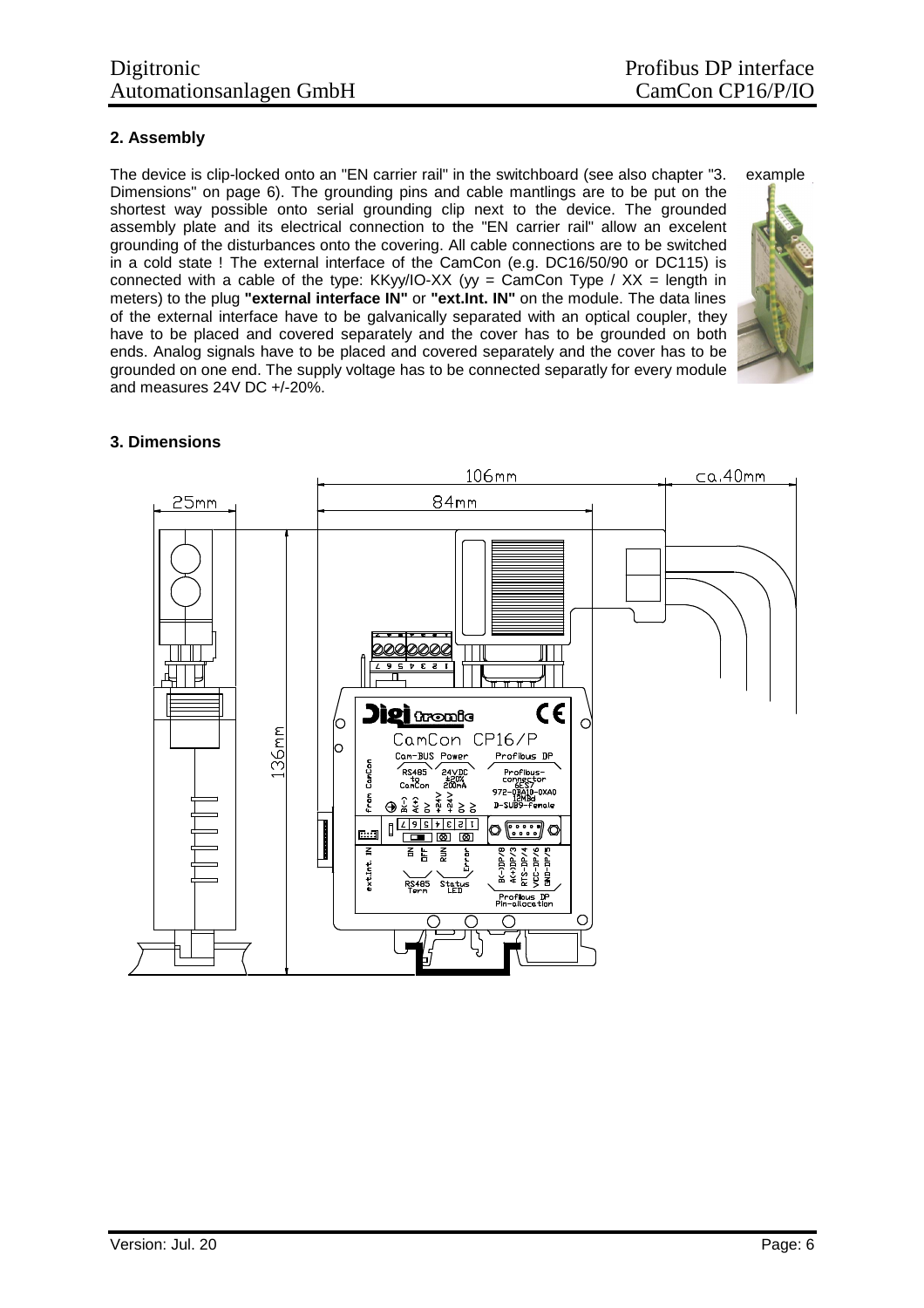# **4. Electronic connections**



# **4.2.1. Pin allocation of the external interface IN**

| Pin | 1,10: | not allocated |
|-----|-------|---------------|
| Pin | 4,7:  | mass (0V)     |
| Pin | 2:    | RxD -         |
| Pin | 3:    | $RxD +$       |
| Pin | 5:    | CLK -         |
| Pin | 6:    | CLK +         |
| Pin | 8:    | TxD           |
| Pin | 9:    | $TxD +$       |
|     |       |               |

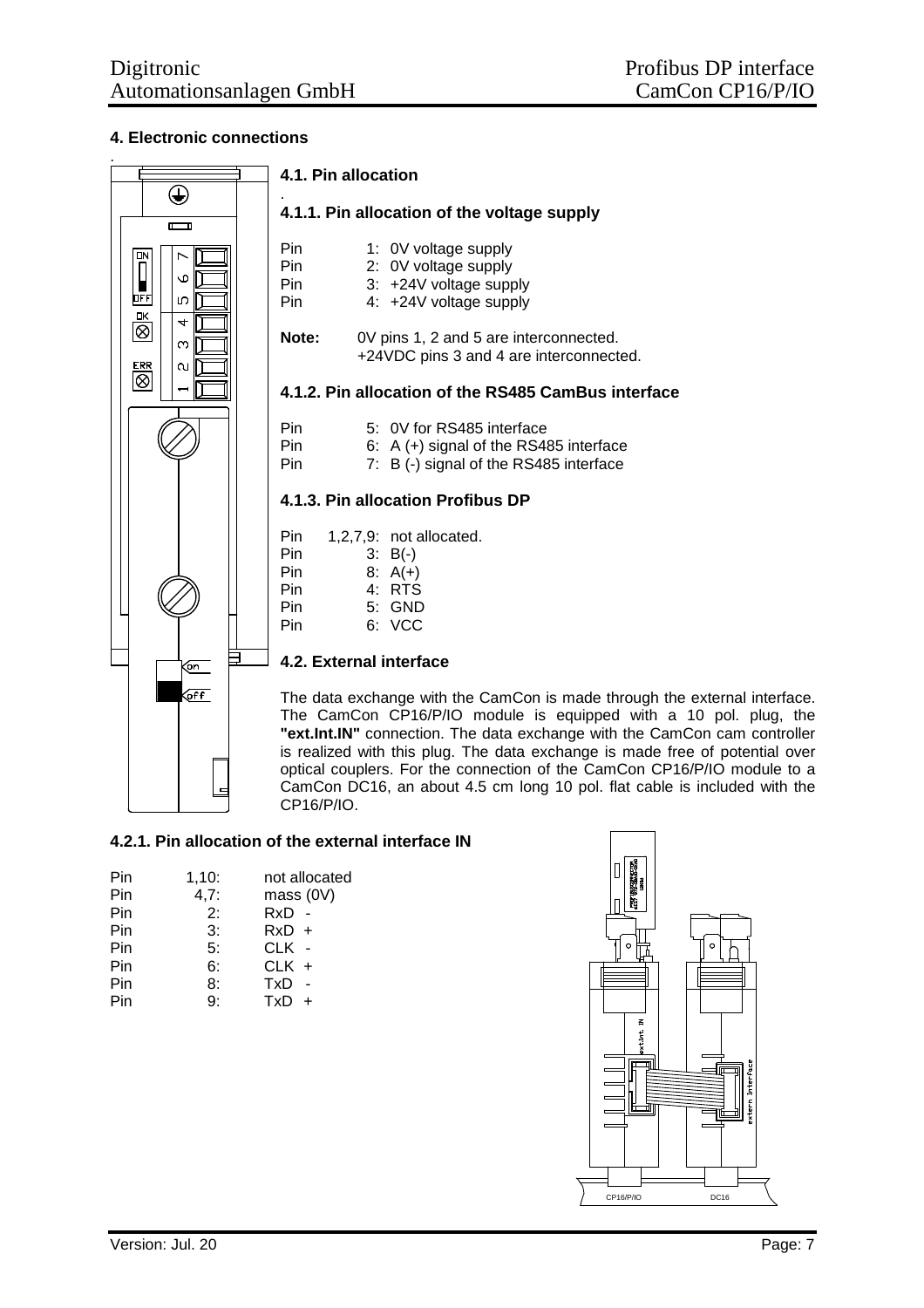# **4.2.2. CamCon CP16/P/IO at CamCon DC40,DC51 or DC90**

If you want to connect the CamCon CP16/P/IO module to a CamCon DC40, DC51 or DC90, you require an adapter cable (KK/EXT/IN-0.05) from 10 pol. flat cable to a 9 pol. DSUB plug (see picture to the right). For extending this connection cable for a CamCon DC40 or DC51, use a mantled 6 pol. data cable with pairwise wired conductors (e.g. KK91/IO-01). The cover of the cables has to be grounded at both ends.

# **5. Commissioning**

Before the first activation, please check the wiring of the device. Please see chapter "4. Electronic connections" on page 7. For the configuration, please note the subchapter "Hardware configuration" in chapter "Unit configuration" in the handbook of your cam controller.



# **5.1. Configure CamCon cam controller for the connection of the CamCon CP16/P/IO**

Please select the submenu "Hardware config." in the menu "Unit configuration":

| T<br>  Configure Hardware                                  |       | Please enter the number of physical in- and outputs.<br>For a CamCon DC90, it would be 16 inputs and 24<br>outputs or 8 inputs and 16 outputs for a CamCon DC16. |
|------------------------------------------------------------|-------|------------------------------------------------------------------------------------------------------------------------------------------------------------------|
| Phys.input:■■■<br> Phys.outp.: 32<br> CP-type :No busmodul | Note: | For a CamCon DC16 with impulse emmitter<br>input (option "DC16/J"), the number of inputs<br>has to be increased by 16.                                           |
| $\overline{O}$                                             |       | When these two values are emtered, the red LED on the                                                                                                            |

CP16/P/IO module should only blink one time  $($  = no contact to the Profibus).

**Note:** If the Profibus has already been set up and the DP - address of the CP16/P/IO is correct, the green LED should be on continuously.

Change the CP type to **"Profibus"** using the  $\blacktriangleright$  key and then press the  $\mathbb{E}[\mathbb{R}]$  key.



Now you can enter the desired Profibus DP address and confirm it with the  $\sqrt{CR}$  key.



However, this address will only become active after switching off and reactivating the voltage supply of the CP16/P/IO.

In addition to the (physical) in- and outputs of the CamCon, the CP16/P/IO module can simulate in- and outputs, that can then be evaluated or controlled by the PLC.

**Attention:** The simulated, and by the PLC controlled inputs may not be directly read in the cam controller and the PLC Logic Module, because they are not defined until an error-free communication between the CamCon CP16/P/IO and the CamCon cam controller has been established. Herefore, the inputs need to be AND - linked to the special input 5 of the PLC Logic - Module. That input is set to 1 upon a successful communication with theh CP16/P/IO.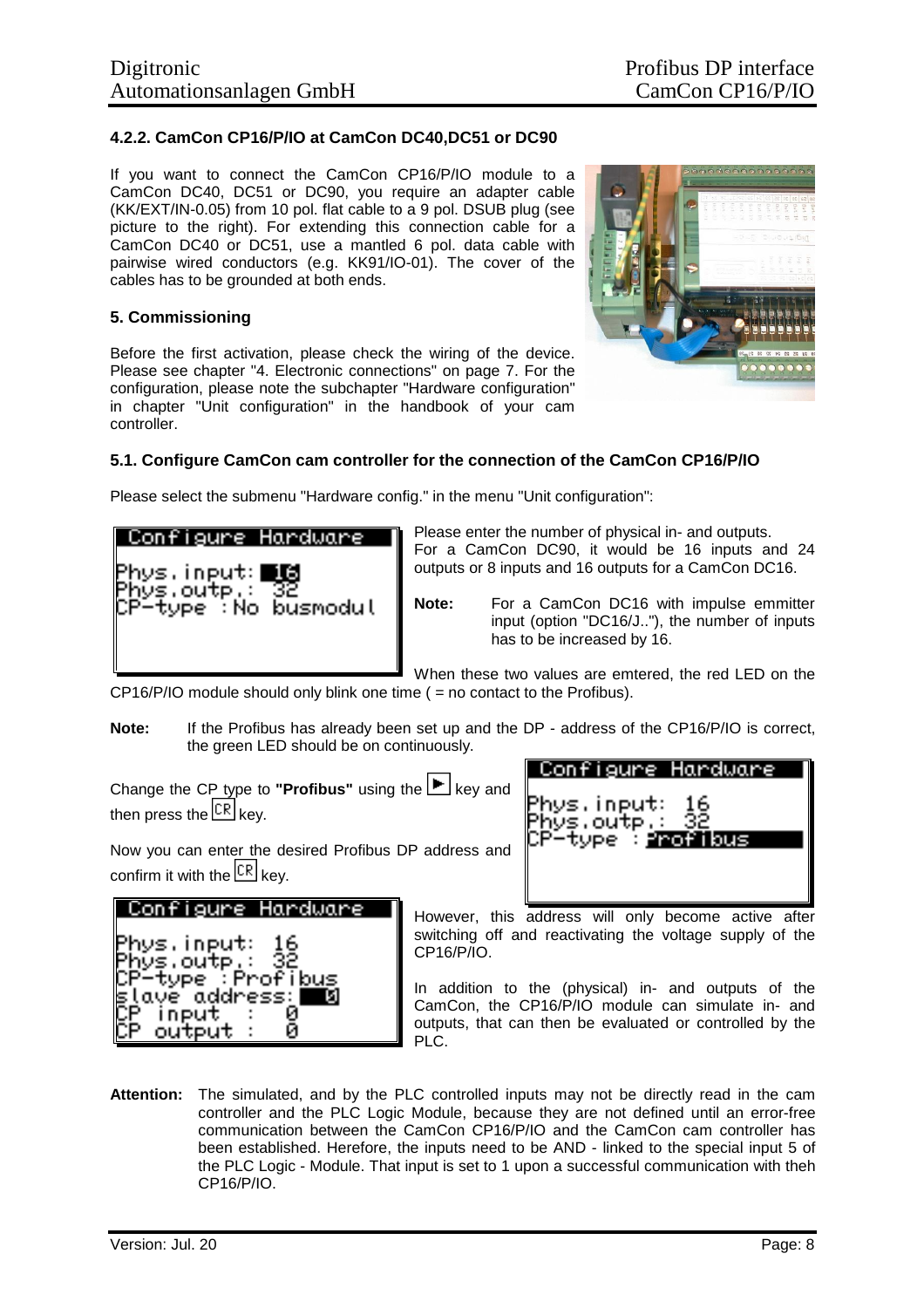# **5.2. Profibus DP Master (PLC) projecting to the connection of the CP16/P/IO**

# **5.2.1. Profibus DP Master S5**

First copy the file CP16005E.GSD from the included disc into the GSD folder of your COM - PROFIBUS software. Then you start your COM - PROFIBUS software and read in the GSD files again. Open your to-be-projected master system and add a new DP Slave from category "Other". Enter the desired Slave address and then select the station type: CamCon CP16. Note the station number of the CP16 for a later entry in the parameter "S\_BI" and the DP - address for the parameter "S\_NR" at the execution of the FB180.

The CamCon CP16/P/IO module is a modular DP - Slave and created with the insertion of into the Profibus master system of the S5 without in- or outputs modules. Click on "Configuration" to open the module table.

If you have to program a CamCon cam controller via the S5 over the CamCon CP16/P/IO (cam values and dead times), you **have to** first insert the "Communication" module of the CP16/P/IO into the slot 0. Herefore, click on the field for slot 0 and select the "Communication" module from the "Order No.". The module consists of 16 byte consistent in- and output data, that you have to put on the periphery area of the PLC in columns "E-Adr." and "A-Adr.". Please look in the handbook of your S5 CPU for the HEX periphery addresses of the in- and outputs of this area. Write them down, for a later entry in the parameters "CPAS" and "CPAE" for operation FB188 in the OB21 of the S5 software.

See chapter "5.2.3. Modular CP16 construction" on page 10.

# **5.2.2. Profibus DP Master S7**

First copy the file CP16005E.GSD from the included disc into the GSD folder of your S7 software. Then start your S7 software and open your desired project. Here you open the folder hardware and refresh the GSD files in the menu point "Options". Open the menu "PROFIBUS-DP" in the hardware catalog. Here you open the submenu point "Further FIELD DEVICES" and then the menu point "Other". Now add the CamCon CP16/P module into your Profibus master system and specify the DP - Slave address. Open the Slave by doubleclicking the DP address of the Slave and note the diagnosis address for a later entry in the OB82 and in the parameter "DIAGADR" at the execution of the FC41.

The CamCon CP16/P/IO module is a modular DP - Slave and is created at the insertion into the Profibus master system of the S7 without in- or output modules. Click on the plus sign of the CamCon CP16/P to open the module catalog.

If you need to program a CamCon cam controller via the S7 over the CamCon CP16/P/IO (cam values and dead times), you **have to** first insert the "Communication" module (specification 8AX) of the CP16/P/IO from the hardware catalog. The "Communication" module consists of 16 byte consistent in and output data, that should be on an IO area from 256 on. It is important that in- and output address always have to be the same. Note this address for a later entry in the parameter "DP\_ADR" at the execution of FB41 in the OB100 and OB1 of the S7 software.

See also chapter "5.2.3. Modular CP16 construction" on page 10.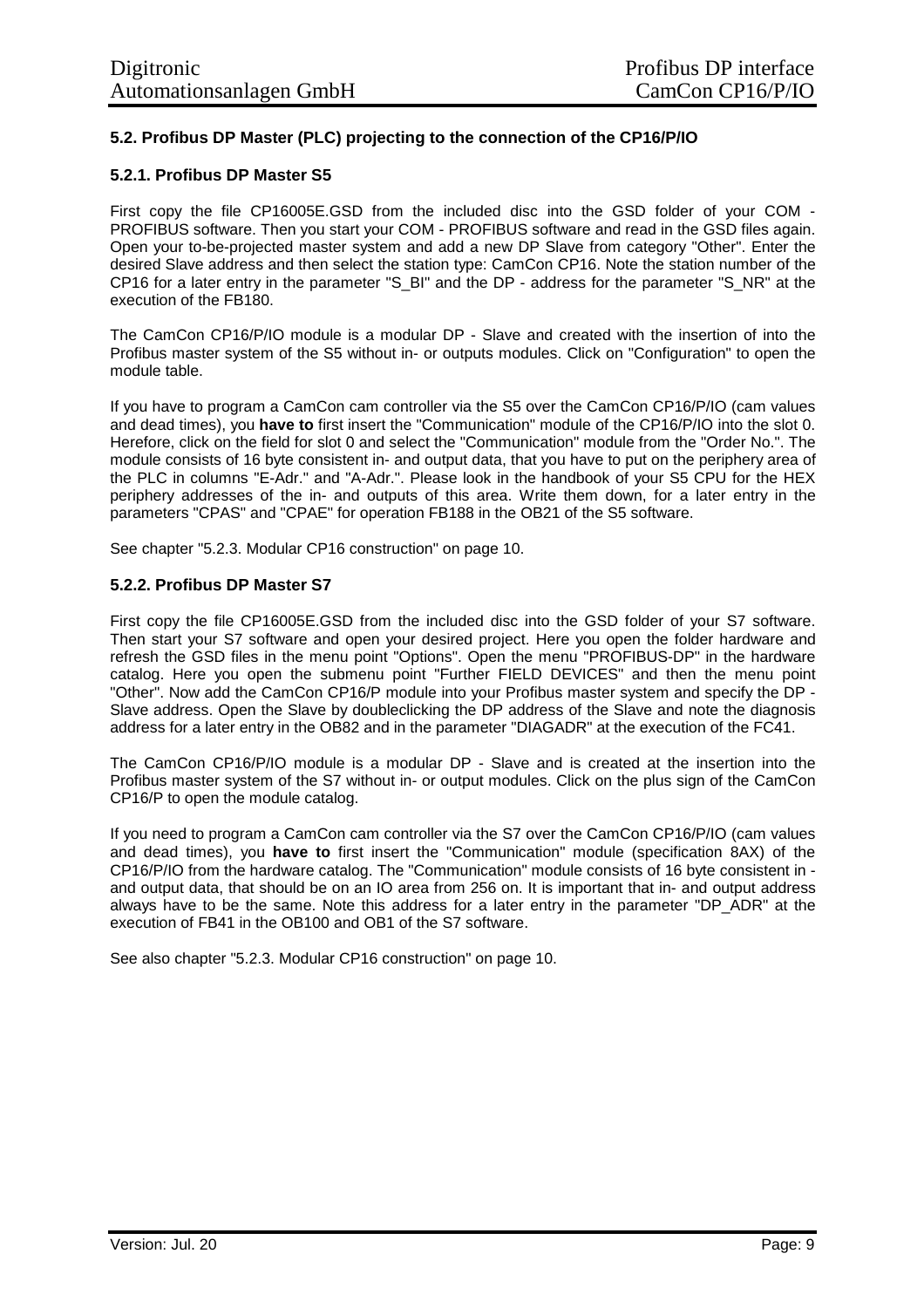# **5.2.3. Modular CP16 construction**

The CamCon CP16/P/IO module can make make the in- and output signals of a CamCon cam controller available to the PLC as input or make the outputs of the PLC available to the CamCon as inputs via the "external interface". Herefore, you need to insert the modules with 8, 16, 24 or 32 High-Speed I/O into the CamCon CP16 Slave Table from the "hardware catalog" of the S7 software or "ordering number" of the COM - PROFIBUS software. To these, you then allocate a free in- and output address in the PLC. You can insert up to 25 I/O bytes into the Slave Table. The number of projected PLC inputs (= outputs of CamCon) should correspond with the sum of physical outputs = "Phys. outp." and the CP16 outputs "CP16 outp." in the CamCon menu "Hardware config". The first input bit of the PLC from the module table later corresponds with output 1 of the CamCon cam controller.

The output number of the PLC (= inputs CamCon) corresponds with the number of the specified CP16 inputs "CP16 inputs" from the menu "Hardware config.". The first output bit of the PLC from the module table corresponds with the later first input of the CamCon cam controller after the physical inputs. The physical inputs cannot be The physical inputs cannot be reached through the CamCon CP16/P/IO. With a CamCon DC16 with 8 inputs e.g. the first PLC output bit is on input 9 at the DC16.

See also chapter "5.1. Configure CamCon cam controller for the connection of the CamCon CP16/P/IO" on page 8.

**Note:** The predefined modules in the "hardware catalog" or in the "ordering number" always define an eqaul amount of in- and outputs, however, it is possible to achieve a flexible adjustment of the in- and outputs of the PLC by inserting a "universal" module.

Example for the modular structure of the CP16:



To the left you see an example for a CPU315-2 DP and a CamCon CP16/P/IO. The CP16 has a communication - module (8AX), an input - module (27) with 96 inputs and an output - module (16DA) with 16 outputs.

| <br>ш                             |             |                                                  | Konfigurieren: CamCon CP16/P #6 <> |                                     |                                          |                                                                    |
|-----------------------------------|-------------|--------------------------------------------------|------------------------------------|-------------------------------------|------------------------------------------|--------------------------------------------------------------------|
|                                   | Kennung     | Bestellnummer                                    | Kommentar <b>Kommentar</b>         | E Adr.                              | A Adr.                                   | <b>ENGINEERING</b>                                                 |
| <br>88                            | 8AX         | Kommunikation                                    | Kommunikationsmodul                | P150                                | P150                                     | <b>Abbrechen</b>                                                   |
| 20000 20050<br>**********<br><br> | 027         |                                                  | CamCon Ausgänge                    | P090                                | ,,,,,,,,,,,,,,,,,<br><br>800000000000000 |                                                                    |
| <b>EXAMPLE</b>                    | <b>16DA</b> | ,,,,,,,,,,,,,,,,,,,,,,,,,,,,,,,,,,               | CamCon Eingänge                    | <br><br><br>,,,,,,,,,,,,,,,,,,,,,,, | <b>P090</b>                              | <br><br>                                                           |
| - 1<br>                           |             |                                                  |                                    |                                     |                                          | ,,,,,,,,,,,,,,,,,,,,,,,,,,,,,<br>,,,,,,,,,,,,,,,,,,,,,,,,,,,,,<br> |
| ,,,,,,,,,,,<br>                   |             | <br><br><br>                                     |                                    |                                     |                                          |                                                                    |
| <b>HISH</b><br><br>               |             | <br>                                             |                                    |                                     |                                          | <b>LANGARATION</b><br>                                             |
| - 6                               |             | <br>                                             |                                    |                                     |                                          | ,,,,,,,,,,,,,,,,,,,,,,,,,                                          |
| <b>MARK</b><br><br>               |             |                                                  |                                    |                                     | <br>                                     | Autoadr.                                                           |
| ▒                                 |             | <br><br><br>                                     | ---------------------------        |                                     |                                          |                                                                    |
| -9<br>,,,,,,,,                    |             | <br><br><br>,,,,,,,,,,,,,,,,,,,,,,,,,,,,,,,,,,,, |                                    |                                     |                                          | Läschen.                                                           |
| - 18<br>                          |             | <br>,,,,,,,,,,,,,,,,,,,,,,,,,,,,,,,,,,,,,        |                                    |                                     |                                          | Adr. Haum                                                          |
|                                   |             | <br>,,,,,,,,,,,,,,,,,,,,,,,,,,,,,,,,,,,,,<br>    |                                    |                                     |                                          | ****************                                                   |
| 12.                               |             |                                                  |                                    |                                     |                                          |                                                                    |
| 13<br>                            |             | <br>                                             |                                    |                                     | ,,,,,,,,,,,<br>                          | <b>HELL Hiller</b><br>                                             |

To the right you see an example from an S5 DP - Mastersystem for a CamCon CP16/P/IO. This CP16 also has a communication - module (8AX), an input - module (027) with 96 inputs and an output - module (16DA) with 16 outputs.

For the example displayed above, the menu "hardware config." of a CamCon DC16 cam controller has to be set in the following way:

|  | Configure Hardware                                                                         |
|--|--------------------------------------------------------------------------------------------|
|  |                                                                                            |
|  |                                                                                            |
|  | Phys.input:■■3<br>Phys.outp.: 16<br>CP-type :Profibus<br>slave address: 4<br>CP input : 16 |
|  |                                                                                            |
|  |                                                                                            |

CP output : 80

The cam controller has a total of  $16 + 80 = 96$  outputs and  $8 + 16 = 24$  inputs. The outputs 17 - 80 and the inputs 9 -24 are simulated by the CamCon CP16, that is connected to the CamCon DC16 via the external interface.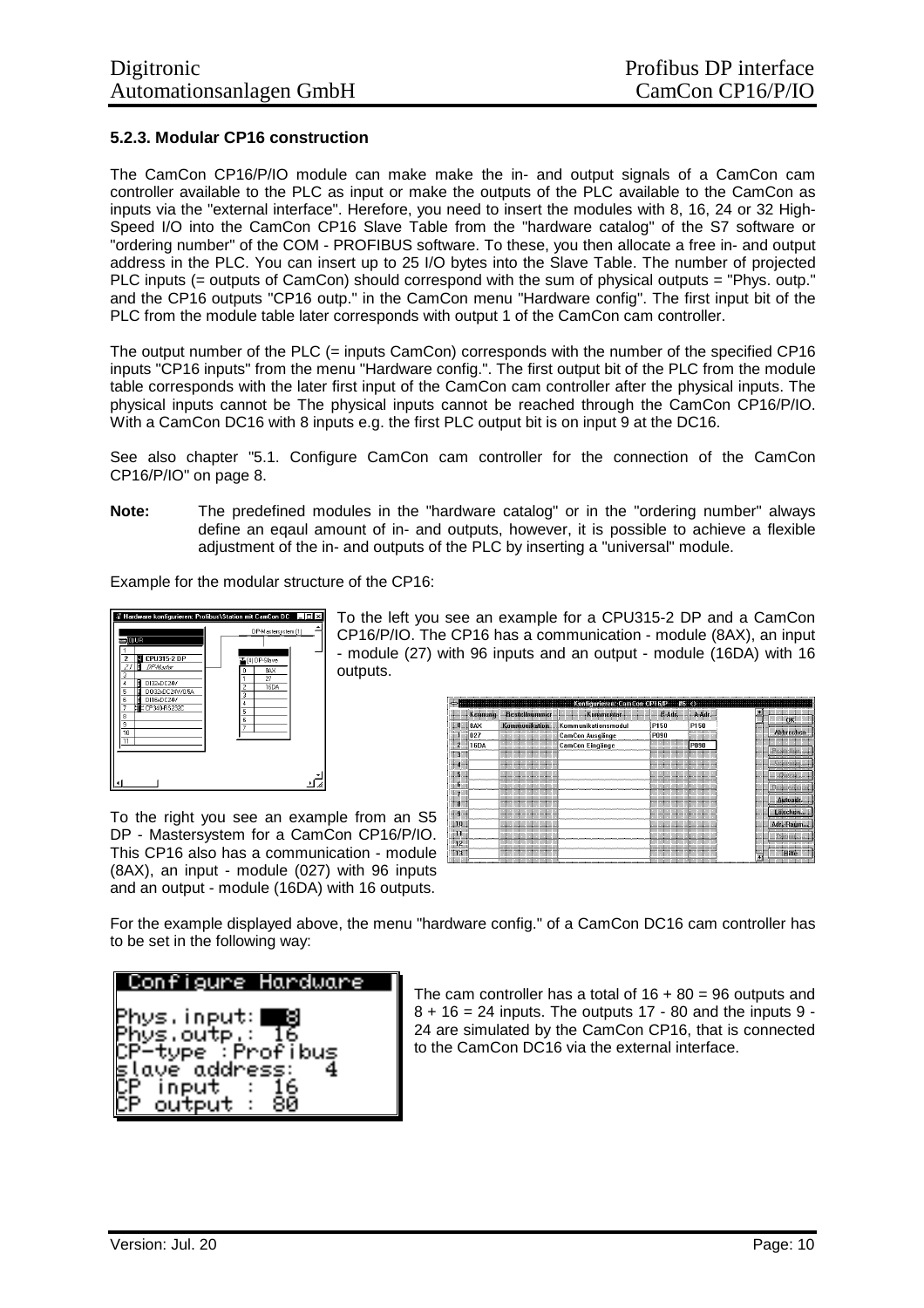# **5.2.3.1. High speed actual position and speed value transmission**

The CamCon cam controller has the ability to make the actual position and the speed value available to the PLC via the CamCon CP16/P/IO.

**Note:** The integrated analog outputs have to be deactivated.

Herefore, first set the actual position output to "Bin." and the speed to "Ja" in the sub-menu "special outputs" of the menu "system setting" of your CamCon cam controller.

Now insert a 16Bit wide input module (1x16Bit speed and 1x16Bit act. pos.) at the end of each module table and determine the input numbers.

**Sascial outputs**<br>Security output :<br>Send position : B<br>Direction output:<br>Move output Bin. П Mone on‡bn‡ ∭īrīhyst. 0U∕min п. Speed anatog Mes Mnatog cam U

The cam controller now sends the speed and actual position value directly as an input value to the PLC via the CP16.

Before they can be used by the PLC program, the transmitted values have to rotated byte-by-byte, because High - and Lowbyte are switched. You also need to extract the scaling of the speed value, becuase it is transmitted as a 15Bit value, including the algebraic sign.

**Note:** See also the network 5 from OB1 in the S7 - or the FB21 in the S5 example software.

The scaling of the speed value is determined through the 100% input in the menu "system setting" in the sub-menu "speed". This value is recalculated into a 15Bit value by the CamCon cam controller. I.e., with a rotation of 512 rot/min, you get a value of 32768, that has to be recalculated by the PLC through division. To be able to calculate the speed value through simple shifting operations, the input should be made only in binary steps.



**Example:** With a 100% value of 512 rot/min you need to divide through 64, which corresponds to a shifting operation of SRW 6.

| 100% | <b>Divisor</b> | Shifting value |
|------|----------------|----------------|
| 32   | / 1024         | 10             |
| 64   | /512           | 9              |
| 128  | /256           | 8              |
| 256  | / 128          |                |
| 512  | / 64           | 6<br>-         |
| 1024 | 32             | 5              |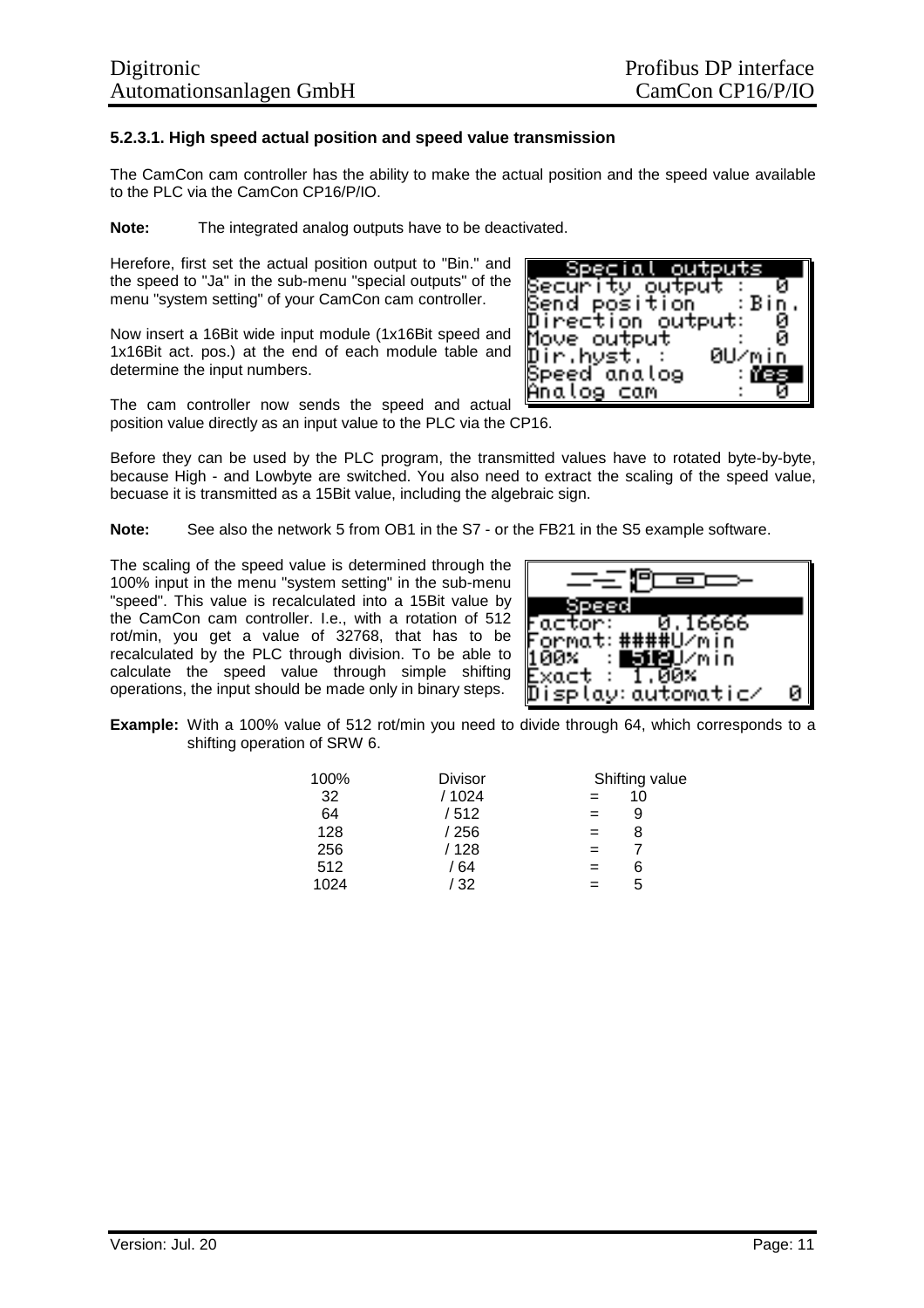# **6. Messages of the status LED´s**

The CamCon CP16/P/IO module has two status - LED:

| Both LED:<br>LED Red:<br>Cause: | dark:<br>blinks 1 time: | The is no supply voltage.<br>Currently no contact to the Profibus.<br>The Profibus DP Slave Address of the CP16/P/IO is not correct. The<br>CP16/P/IO was not entered in the projecting software of the PLC.                                                                                                                                       |
|---------------------------------|-------------------------|----------------------------------------------------------------------------------------------------------------------------------------------------------------------------------------------------------------------------------------------------------------------------------------------------------------------------------------------------|
| LED Red:<br>Cause:              | blinks 2 times:         | Currently no data exchangethrough the CamCon.<br>The cable length set at the CamCon overshoots the valid size of 300<br>meters or goes below the border of 30m, the CamCon is deactivated,<br>or the data exchange is disrupted (e.g. cable broke at the external<br>interface).                                                                   |
| LED Green:<br>Cause:            | blinks 1 time:          | Currently no programming of the CamCon possible via PLC CPU.<br>The CamCon parameters of the CP configuration are wrong.<br>The communication - module (8AX) is not in the first place on the<br>modul definition (see chapter "5.2.3. Modular CP16 construction" on<br>page 10).<br>The software of the CamCon does not yet support the CP16/P/IO |
| LED Green:                      | illuminates:            | module (from software: 9/98).<br>Status OK                                                                                                                                                                                                                                                                                                         |

# **7. Technical Data**

| between CamCon CP16/P/IO and DP Master                             |                                                                                   |
|--------------------------------------------------------------------|-----------------------------------------------------------------------------------|
| Baudrate of the Profibus DP interface 9600Baud up to 12MBaud.      |                                                                                   |
| between CamCon and CamCon CP16/P/IO                                |                                                                                   |
|                                                                    | for a fast in- and output transmission to the CamCon<br>cam controller.           |
| between CamCon and CamCon CP16/P/IOmax. 5cm with 10pol. flat band. |                                                                                   |
|                                                                    |                                                                                   |
| Connectors for:                                                    | (ordering no. Siemens = 6ES7 972-0BA10-0XA0).                                     |
| 3. Fast in- and output transmission 10 pol. flat band.             |                                                                                   |
|                                                                    | rail<br>according to EN 50 022, close sequential ordering with<br>10mm air space. |
|                                                                    |                                                                                   |
|                                                                    |                                                                                   |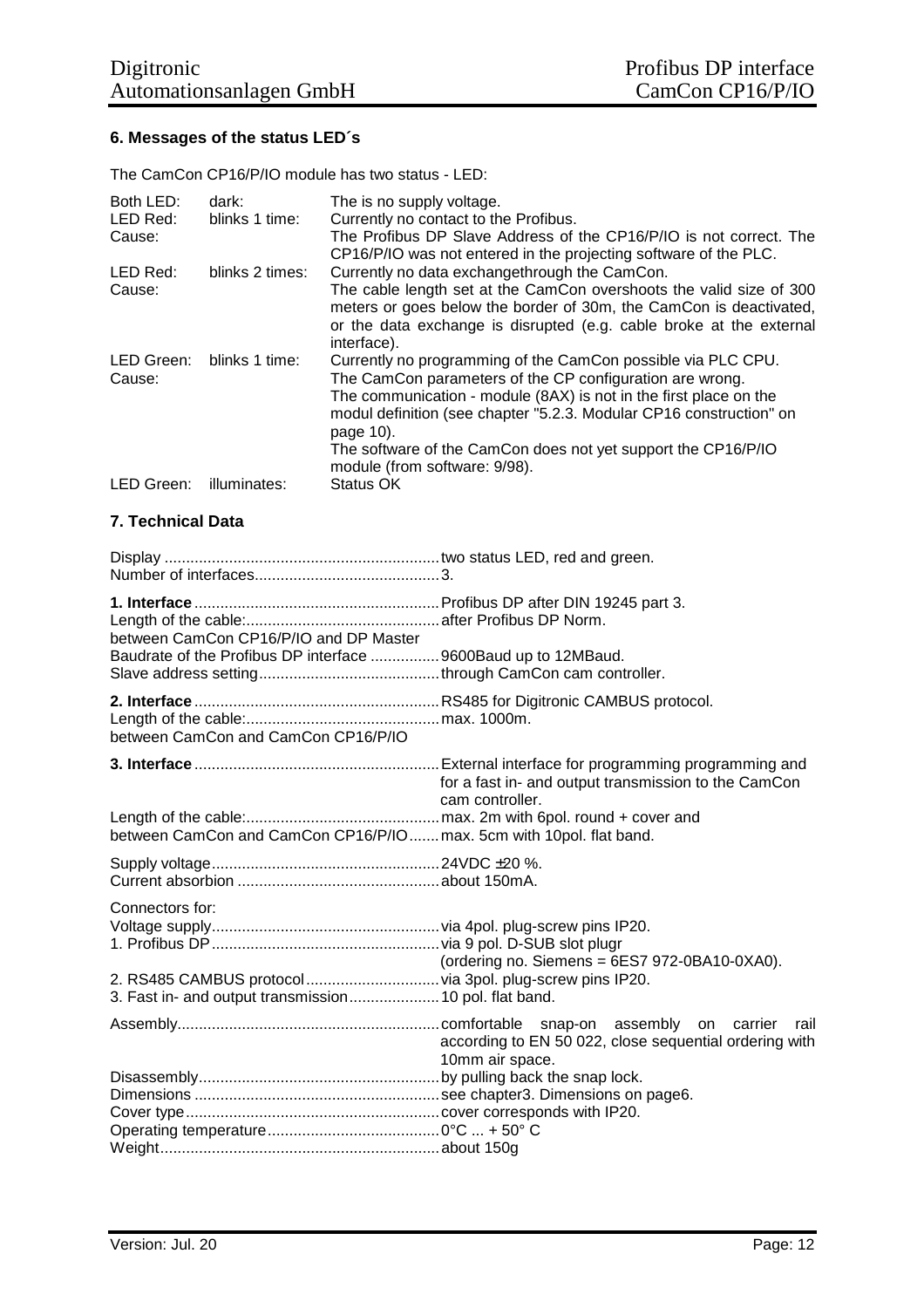# **8. S5 95U program**

Neccessary components or networks for the operation of the software:

| <b>FB180</b>     | main program.                                                     |                           |
|------------------|-------------------------------------------------------------------|---------------------------|
| FB181            | diagnosis evaluation (only for 95U)                               | (sub-program of FB180).   |
| FB182            | evaluation of received data                                       | (sub-program of FB180).   |
| FB183            | construction of to-be-sent data                                   | (sub-program of FB180).   |
| FB184            | control and lock of the commands                                  | (sub-program of FB180).   |
| FB185            | send the data to the CP16 via the Profibus                        | (sub-program of FB180).   |
| FB186            | receive the data from the CP16 via the Profibus                   | (sub-program of FB180).   |
| <b>FB187</b>     | initialization of the CP16                                        | (sub-program of FB180).   |
| <b>FB188</b>     | initialization of the S5 software                                 | (execution through OB21). |
| FB230            | read diagnosis data (only for 95U)                                | (sub-program of FB181).   |
| <b>DBxx</b>      | DB for cam data (256 data words, for 64 outputs with 1 cam each). |                           |
| OB <sub>1</sub>  | for execution of the FB180 with parameters.                       |                           |
| OB <sub>31</sub> | new start for Profibus DP error (only BE).                        |                           |

# **8.1. Used variables**

A total of 6 register bytes (MB100 to MB105) in FB180 and its sub-program are used. These are stored in the data component at the execution of FB180 and are restored upon the end of the FB. This makes it possible to use these bytes for other functions, or if several CamCon CP16 modules are operating at one S5 betrieben, no additional registers are needed.

There are also the parameters at the execution of FB180, which can be adjusted to the requirements of the application. It currently uses the DB20, MB50, MB51 and the timer T0. The parameters S\_NR and S\_BI depend on the CPU and are currently only available for a 95U.

#### **8.2. OB1**

The OB1 serves for the execution of the FB180. The parameters ( registers, timers and data components ) of the FB180 can be adjusted to the requirements of the application, but the parameter DBNR of the FB188 in the OB21 also has to be changed. The rest of the commands in the OB1 are meant as example for testing the software and can be deleted or changed.

#### **8.3. FB180 - main module**

The FB180 is the main module of the software and has to be executed in cycles in the OB1. The communication to the cam controller is started automatically. If there are no pending commands, a status request (command 0x01) is sent to the CamCon and the data received from the CamCon are stored in the data DB. See also chapter "8.7. DBxx - data component for cam data" on page 16. The data words DW 81 and 82 are being sent to the CamCon at the same time as the status request; they are **AND** linked to the outputs of the CamCon cam controller (output deactivation) or are available as V - inputs, when the PLC Logic Module is active.

The read status information is evaluated by the FB184 component.

First check, if the an error was entered in the status byte (DW 78L) of the cam controller. If this is the case, an error reset (command 0x02) is sent automatically to the CamCon cam controller.

Afterwards the current program number (DW77) is compared to the desired program number (DW83). If they do not match, a program change (command 0x03) with the desired program number is sent. I.e., to change a program, it is sufficient to write the desired number in the data word 83.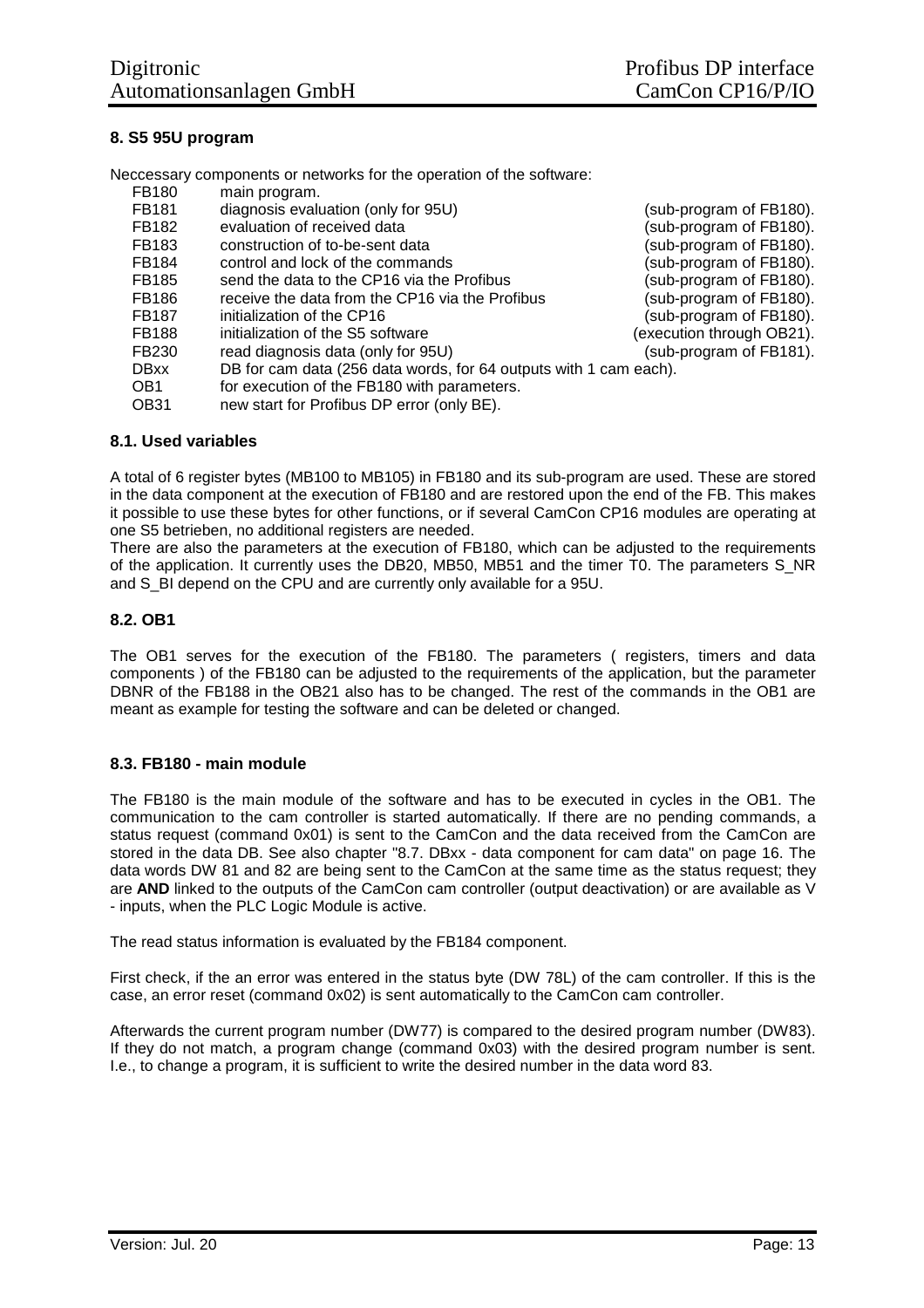Now it is checked, wether a command for cam or dead time programming should be triggered. This is controlled by setting the bits in the command byte (BEF parameter currently MB50). The data for the corresponding commands have to be entered into the data DB in advance. See herefor the following chapter. If the command was executed without an error, the command bit is reset through the FB180.

In the status byte (STAT parameter currently MB51) of the FB180, the status information of the communication and of the CamCon cam controller is stored. This will be evaluated by the application and, in case of an error, lead to a deactivation of the automatic of the machines and to an error message.

# **8.3.1. Parameters of the FB180**

| 1. DATA | $=$                  |     | Number of the data component where the data is stored.<br>The DB has to be created and be 256 words long.                                                                                                                                         |
|---------|----------------------|-----|---------------------------------------------------------------------------------------------------------------------------------------------------------------------------------------------------------------------------------------------------|
| 2. BEF  |                      | $=$ | Register byte where the commands (Bits) of the application have to<br>be set (e.g. MB50). When a command is executed, this bit is reset.<br>If a read command ends, the read cam or dead time values are in<br>the DB.                            |
|         | Bit 0.0 (read/write) | $=$ | Program a cam.<br>The data has to be in the DB.<br>1. Program number (DW 89).<br>2. Output number (DW 90L).<br>3. Number of cams (DW 90R) (currently only 1 cam possible).<br>4. Activation and deactivation point (starting at DW91).            |
|         | Bit 0.1 (read/write) | $=$ | Program all cams.<br>The data has to be in the DB.<br>1. Control output number (DW 88L).<br>2. Program number (DW 89).<br>3. Number of cams (DW 90R) (currently only 1 cam possible).<br>4. Activation and deactivation point (starting at DW91). |
|         | Bit 0.2 (read/write) | $=$ | Read a cam.<br>The data has to be in the DB.<br>1. Program number (DW 89).<br>2. Output number (DW 90L).<br>The read cam is in the DB from DW91 on.                                                                                               |
|         | Bit 0.3 (read/write) | $=$ | Read all cams.<br>The data has to be in the DB.<br>1. Control the output number (DW 88L).<br>2. Program number (DW 89).<br>The even read cam is in the DB from DW91 on.                                                                           |
|         | Bit 0.4 (read/write) | $=$ | Program a dead time.<br>The data has to be in the DB.<br>1. Output number (DW 90L).<br>2. Dead time value 0.1ms steps (starting at DW 224).                                                                                                       |
|         | Bit 0.5 (read/write) | $=$ | Program all dead times.<br>The data has to be in the DB.<br>1. Control the output number (DW 88L).<br>2. All dead time values in 0.1ms steps (starting at DW 224).                                                                                |
|         | Bit 0.6 (read/write) | $=$ | Read a dead time.<br>The data has to be in the DB.<br>1. Output number (DW 90L).<br>The read dead time is in the DB from DW 224 on.                                                                                                               |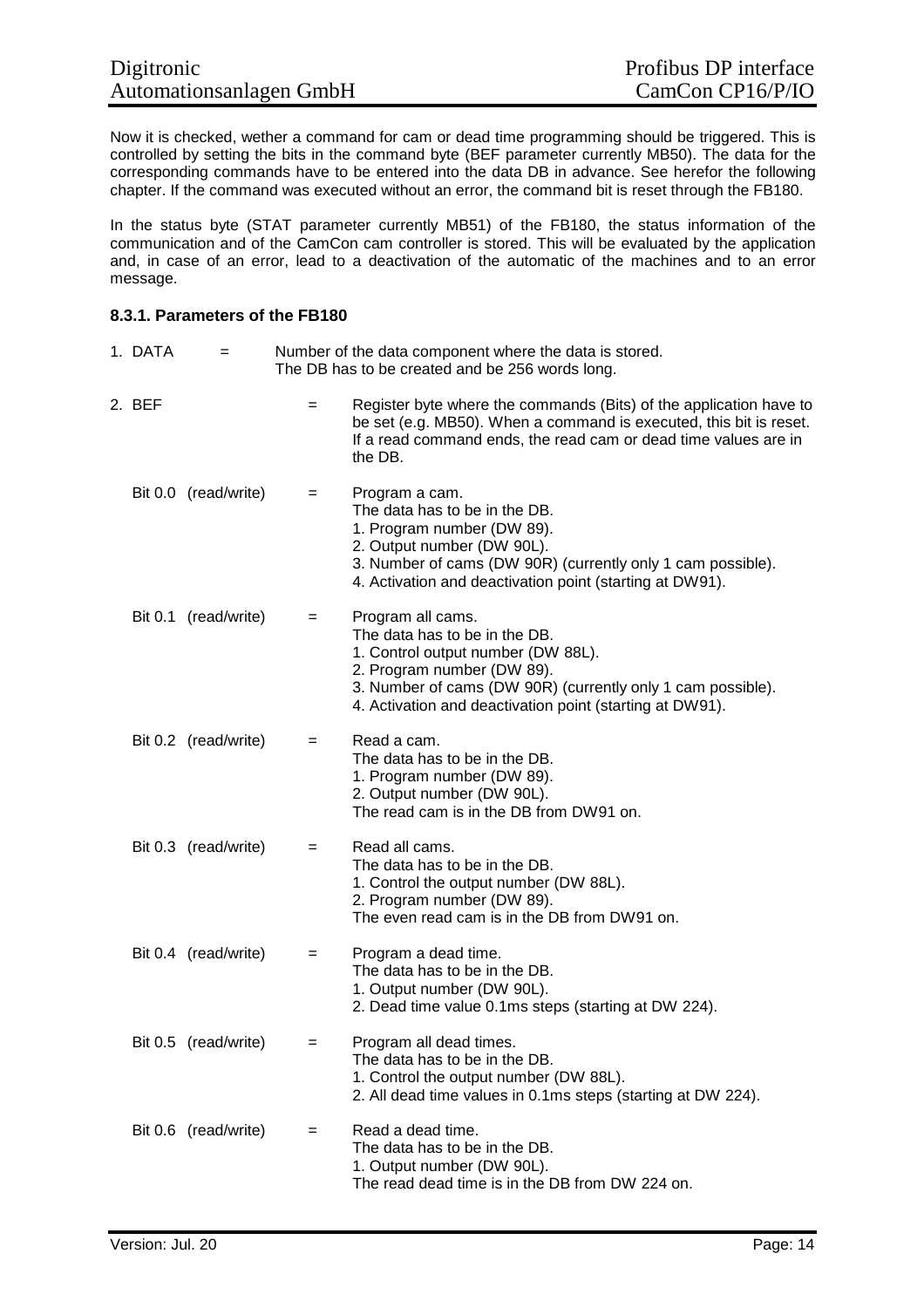|         | Bit 0.7 (read/write)                       | $=$        | Read all dead times.<br>The data has to be in the DB.<br>1. Control the output number (DW 88L).<br>The read dead times are in the DB from DW 224 on. |
|---------|--------------------------------------------|------------|------------------------------------------------------------------------------------------------------------------------------------------------------|
| 3. STAT | $=$                                        |            | Register byte where the status of the CamCon CP16/P/IO and the CamCon<br>are stored (e.g. MB51).                                                     |
|         | Bit 0.0 (write only)                       | $=$        | If this bit of the status byte $= 1$ , the entire communication is reset<br>and a restart is tried.                                                  |
|         | Bit 0.1 (read only)                        | $=$        | Command is still being implemented.                                                                                                                  |
|         | Bit 0.2 (read only)                        | $=$        | Reserve.                                                                                                                                             |
|         | Bit 0.3 (read only)                        | $=$        | Reserve.                                                                                                                                             |
|         | Bit 0.4 (read only)                        | $=$        | Error during the transmission of a command                                                                                                           |
|         |                                            |            | e.g. memory of the CamCon is full.<br>CamCon displays position errorr 1,2,3,5 or output error.                                                       |
|         | Bit 0.5 (read only)<br>Bit 0.6 (read only) | $=$<br>$=$ | CP16 is connected and activated.                                                                                                                     |
|         | Bit 0.7 (read only)                        | $=$        | A timeout occurred during the data trransmission. It will be tried to<br>resend the command.                                                         |
| 4. TIME | $=$                                        |            | Number of a time that is used internally to determine timeouts (e.g. T 0).                                                                           |
| 5. S_NR | $=$                                        |            | Participant number of the CP16 in the Profibus (only with 95U).                                                                                      |
| 6. S_BI | $=$                                        |            | Diagnosis bit in the diagnosis register of the CPU for the CP16 (only for 95U).                                                                      |

#### **8.4. FB181, 182, 183, 184, 185, 186 and 187 - sub-program of FB180**

These components are being executed by the FB180 and may not be executed by any other command.

#### **8.5. FB188 - Initialization**

Through the execution of this FB, the software is initialized with the corresponding parameters and the communication is reset.

# **8.5.1. Parameters of the FB188**

| 1. DBNR | $=$ | The DB has to be created and be 256 words long.         |                                                                                                                          |
|---------|-----|---------------------------------------------------------|--------------------------------------------------------------------------------------------------------------------------|
| 2. DB A |     | Pointer address of the data DB.                         | $= 7E28,$                                                                                                                |
|         |     | For DB20 with S5 115 CPU 941                            | $= E428.$                                                                                                                |
| 3. CPAS | $=$ | Physicali address of the CP16 transmission area.        |                                                                                                                          |
|         |     |                                                         | $= 5780,$                                                                                                                |
|         |     | For periphery address 128 with S5 115 CPU 941           | $=$ F080.                                                                                                                |
| 4. CPAE |     | Physical address of the CP16 reception area.            |                                                                                                                          |
|         |     | For periphery address 128 with S5 95U                   | $= 5700,$                                                                                                                |
|         |     | For periphery address 128 with S5 115 CPU 941           | $=$ F080.                                                                                                                |
| 5. UNIT | $=$ | Unit number of the cam controller (currently always 0). |                                                                                                                          |
| 6. AUS  | $=$ | Number of controlled outputs (currently max. times 64). |                                                                                                                          |
| 7. ANZN | $=$ | Number of controlled cams (currently always 1).         |                                                                                                                          |
|         |     |                                                         | Number of the data Components where the data is stored.<br>For DB20 with S5 95U<br>For periphery address 128 with S5 95U |

#### **8.6. Read FB230 - Profibus DP Slave Diagnosis**

FB for reading the Profibus diagnosis. This FB is s standard FB of the S5 95U CPU with Profibus DP Master.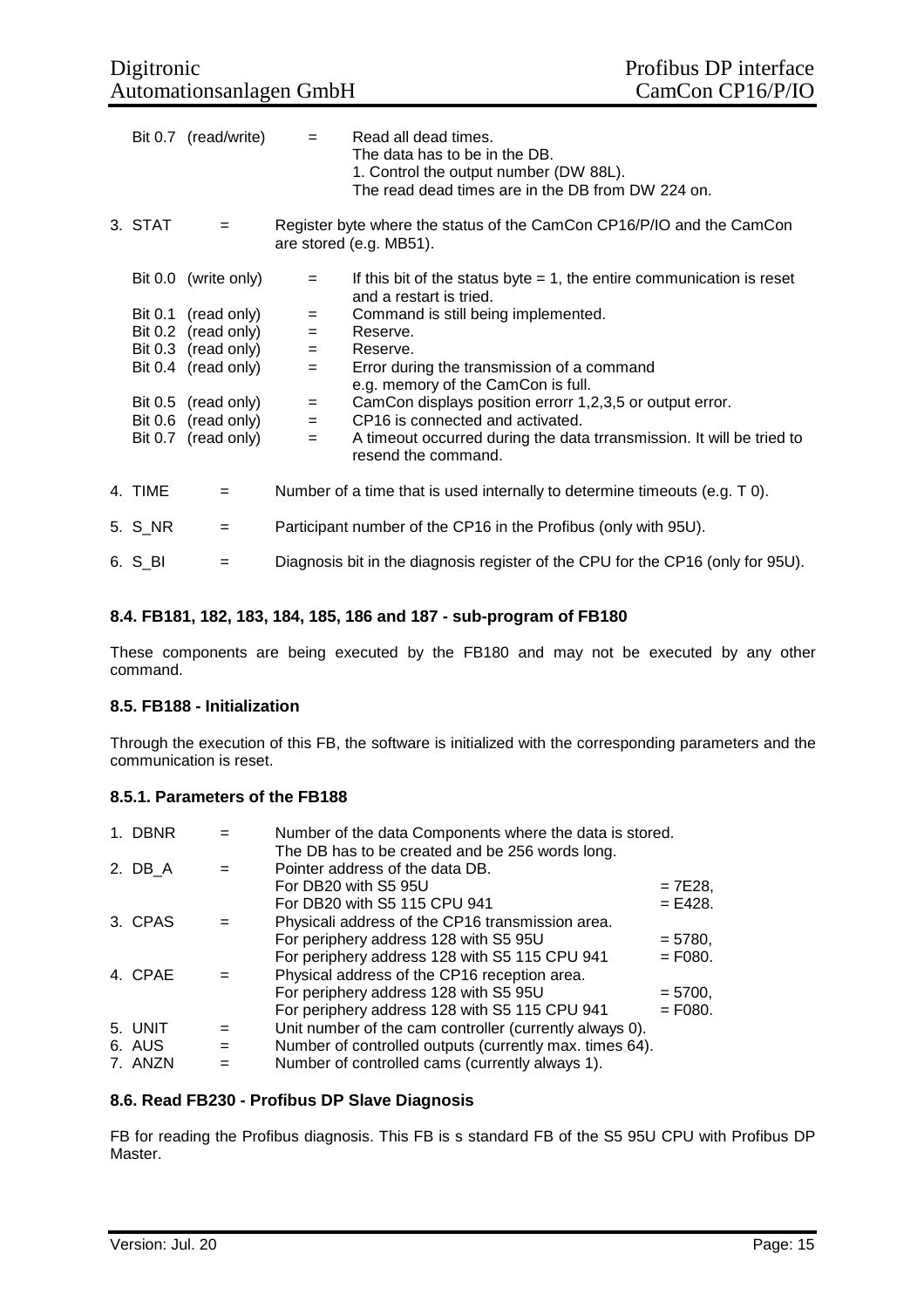# **8.7. DBxx - data component for cam data**

The cams or dead times are stored in a data component, that is given to the FB180 as a parameter. Data like actual position, speed, output status, cam controller status, current program number, desired program number and the output deactivation are stored in this DB.

Data component DBxx:

| DW <sub>0</sub><br>$\mathbf{H}$                                                            |                                                                                                                                                                                                   |                                                                                                                                                            |
|--------------------------------------------------------------------------------------------|---------------------------------------------------------------------------------------------------------------------------------------------------------------------------------------------------|------------------------------------------------------------------------------------------------------------------------------------------------------------|
| <b>DW 74</b>                                                                               | are reserved for data exchange and may not be written.                                                                                                                                            |                                                                                                                                                            |
| <b>DW 75</b><br>DW 76<br><b>DW 77</b>                                                      | <b>Current position</b><br>Current speed value<br>Current program number                                                                                                                          | (only read possible)<br>(only read possible)<br>(only read possible)                                                                                       |
| DW 79<br>DW 80<br>DW 81<br>DW 82<br>DW 83<br>DW 84<br>DW 85<br>DW 86<br>DW 87              | Status outputs 1-16<br>Status outputs 17-32<br>Output deactivation bits<br>Output deactivation bits<br>Desired program number<br>Reserved<br>Reserved<br>Reserved<br>Reserved                     | (only read possible)<br>(only read possible)<br>(only write possible)<br>(only write possible)<br>(only write possible)                                    |
| <b>DW 88L</b><br>DW 89<br><b>DW 90L</b><br><b>DW 90H</b><br>DW 91<br>DW 92<br>$\mathbf{u}$ | Controlled output number<br>Program for programming<br>Current output no.<br>Number of cams currently only 1 possible<br>1. Activation point for 1. output<br>1. Deactivation point for 1. output | (only write possible)<br>(only write possible)<br>(only write possible)<br>(only write possible)<br>(write and read possible)<br>(write and read possible) |
| DW 154<br><b>DW 224</b><br>$\mathbf{u}$                                                    | 32. Deactivation point<br>Dead time for 1. output                                                                                                                                                 | (write and read possible)<br>(write and read possible)                                                                                                     |
| <b>DW 255</b>                                                                              | Dead time for 32. output                                                                                                                                                                          | (write and read possible)                                                                                                                                  |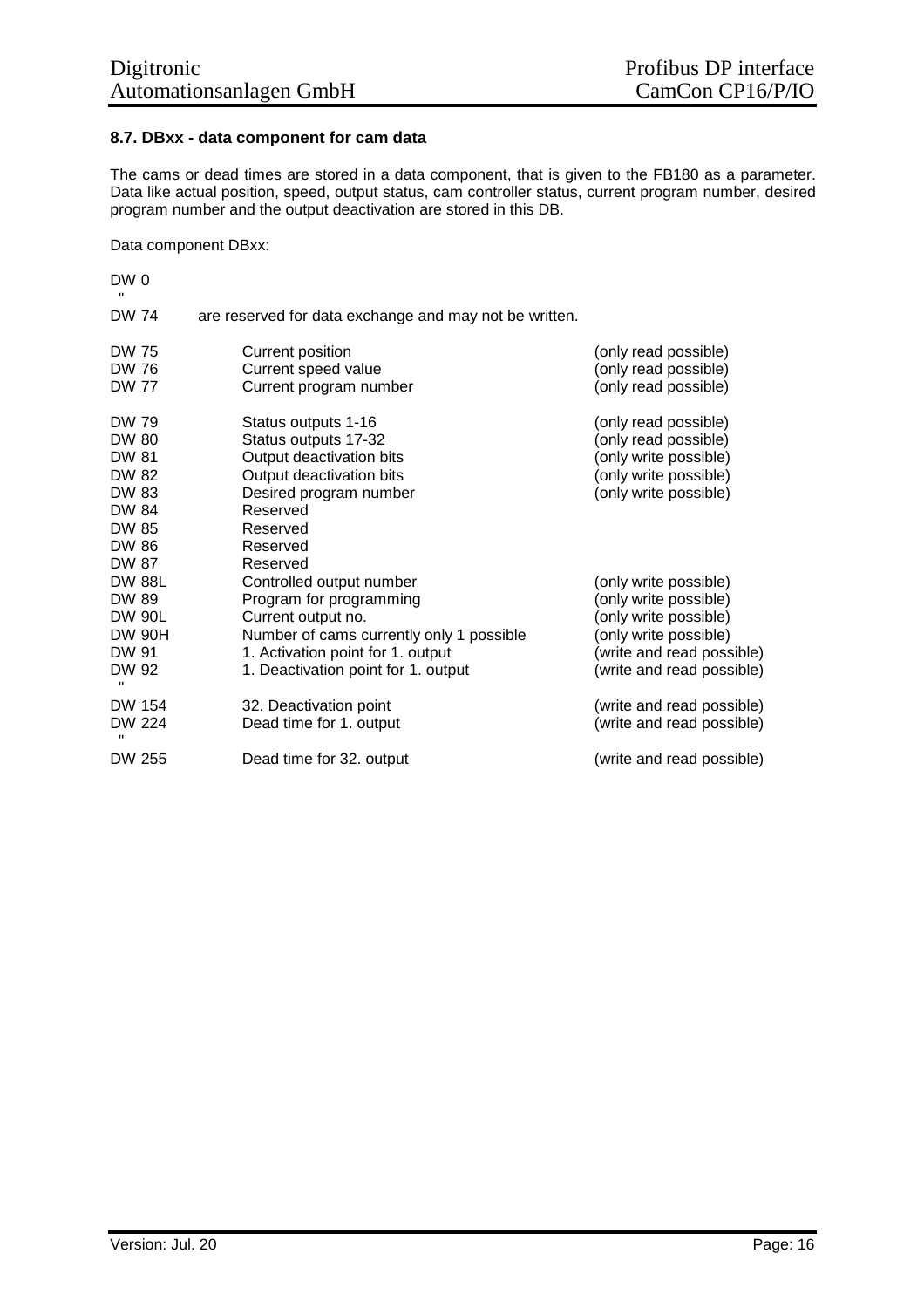# **9. S7 CPU315-DP program**

The software is in an S7 project V3.2 on the disc, that you have to dearchive for installation. The project name is "Profibus". You can check the software version in the component header of OB1 or FB41.

# **9.1. Installation of the S7 software**

- After the dearchiving, open the created project "Profibus" and copy the components FB41, FC41,42,43,45,46,47,DB40 and 41 from the "Profibus" project into your application.
- Copy the network 1 of the OB100 from the "Profibus" project into the OB100 of your application.
- Change the component parameters for the execution of the FB41 in your entire program (OB100 and the main execution) to your desired parameters.
- Define the data component DB40. For a better view, the data was gathered into structures.
	- Determine the number of controlled outputs (cam tracks), and enter them in the OB100 into the DB40.DBW36.
	- Define the cam table in the DB40 (see chapter "9.8.2. DBxx area  $2 =$  cam table" on page 24 and the example in the Profibus project). There has to be memory available for each output for the output number, the number of cams and the (de)activation points. There may not be any gaps or overlaps. If an output is not entered into the table, it is deleted in the CamCon with a programming command. Up to 13 cams per output can be programmed.
	- Define the dead time table in the DB40 (see chapter "9.8.3. DBxx area 3 = dead times" on page24 and the example in the Profibus project). For every output one data word.
	- Enter the cam and dead time values into the table.
	- Define the RK512 command table. The RK512 commands are used for the parameterization of the CamCon (see chapter "9.8.4. DBxx area  $4 = RK512$  table" on page 25 and the example in the Profibus project). E.g. it is possible to alter the shifting of the zero point or the rotation direction of the CamCon. Again, there may be not gaps or overlaps.
	- Now enter the activation points (data word number) of the cams, dead times and RK512 table into the OB100 in the DB40. The position of the cam table is in the DW0, that of the dead time in the DW2 and that of the RK512 table in the DW4.

#### **9.1.1. Necessary components and networks**

Necessary components or networks for the operation of the software:

- FB41 Main program.
- FC41 Diagnosis evalutation .
- FC42 Evaluation of the reception data (sub-program of FB41).
- FC43 Structure of the sending data (sub-program of FB41).
- FC45 Sending the data to the CP16 via the Profibus (sub-program of FB41).
- FC46 Receiving the data from the CP16 via the Profibus (sub-program of FB41).
- FC47 Initialization of the CP16 (sub-program of FB41).
- DBxx Instance DB for FB41.
- DBxx DB for cam data.
- OB1 Network for execution of FB41 and FC41.
- OB82 Network for diagnosis monitoring.
- OB86 Restart upon Profibus DP error (only BE).
- OB100 Network for initialization of the software.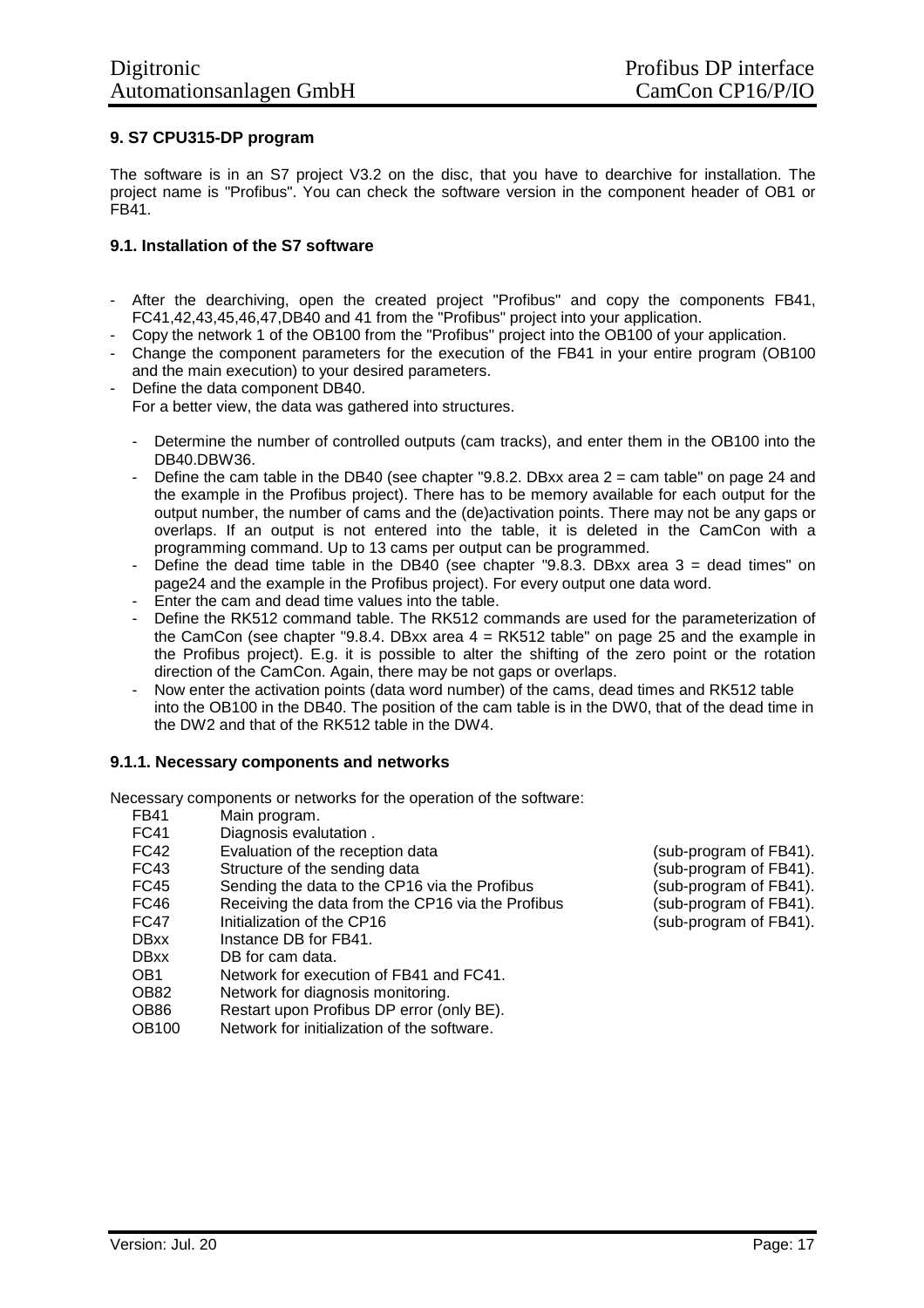# **9.2. OB1**

Most networks of the OB1 are meant as exampl for testing the software and can be deleted or changed. The nets with the FB41 and FC41 execution have to be executed in the cycles, however. The parameters ( registers, timers and data components ) of these two can be adjusted to the requirements of the application, but then they also have to have to be changed in the OB100 (starting OB) and in the OB82 (diagnosis OB) !

#### **9.3. FB41 - main module**

The FB41 is the main module of the software and has to be executed in the OB1 in cycles. Through the ENABLE bit 0.0 in the IN BEFEHLE word, the FB41 and the communication is can be accessed. If the FB is locked, no data can be read or programmed, and you decrease the cycle time by approx. 4 ms.

**Note:** If the ENABLE Bit 0.0 is reset, the last command still in operation is terminated.

**Note:** If the ENABLE bit 0.0 is not set, the command bits of the FB41 are not executed.

Through access to the FB41, the communication to the cam controller is started. If there are no pending commands, a status request (command 0x01) is sent to the CamCon and data received by the CamCon are stored in the DB. See also chapter "9.8. DBxx - data component for cam data" on page 23. At the same time as the status request, the data words DW 22 and 24 are sent to the CamCon, that are **AND** linked to the outputs of the CamCon cam controller (output deactivation) or are available as V - inputs with activated PLC - Logic - Module.

The read status information is evaluated in the FB41 component.

Now you check, if an error was entered in the status byte (DB16) of the cam controller. If that is the case, an error reset (command 0x02) is automatically sent to the CamCon cam controller.

Then the current program number (DW14) is compared to the desired program number (DW26). If they do not match, a program change (command 0x03) with the desired program number is sent. I.e., to change a program it is sufficient to write the desired number to the data word 26.

Now it is checked, wether or not a command for cam, dead time or RK512 programming or reading is supposed to be triggered. This is controlled by setting the bits in the parameter word IN\_BEFEHLE. The data for the corresponding commandshave to be entered into the data DB. Please see the following chapter. If the command command was executed without error, the command bit is reset through the FB41.

**Attention:** In the STATUS\_OUT word of the FB41, the status information of the communication and the CamCon cam controller are stored. These will be evaluated by the application and should lead to a deactivation of the automatic of the machine and to an error message in case of emergency.

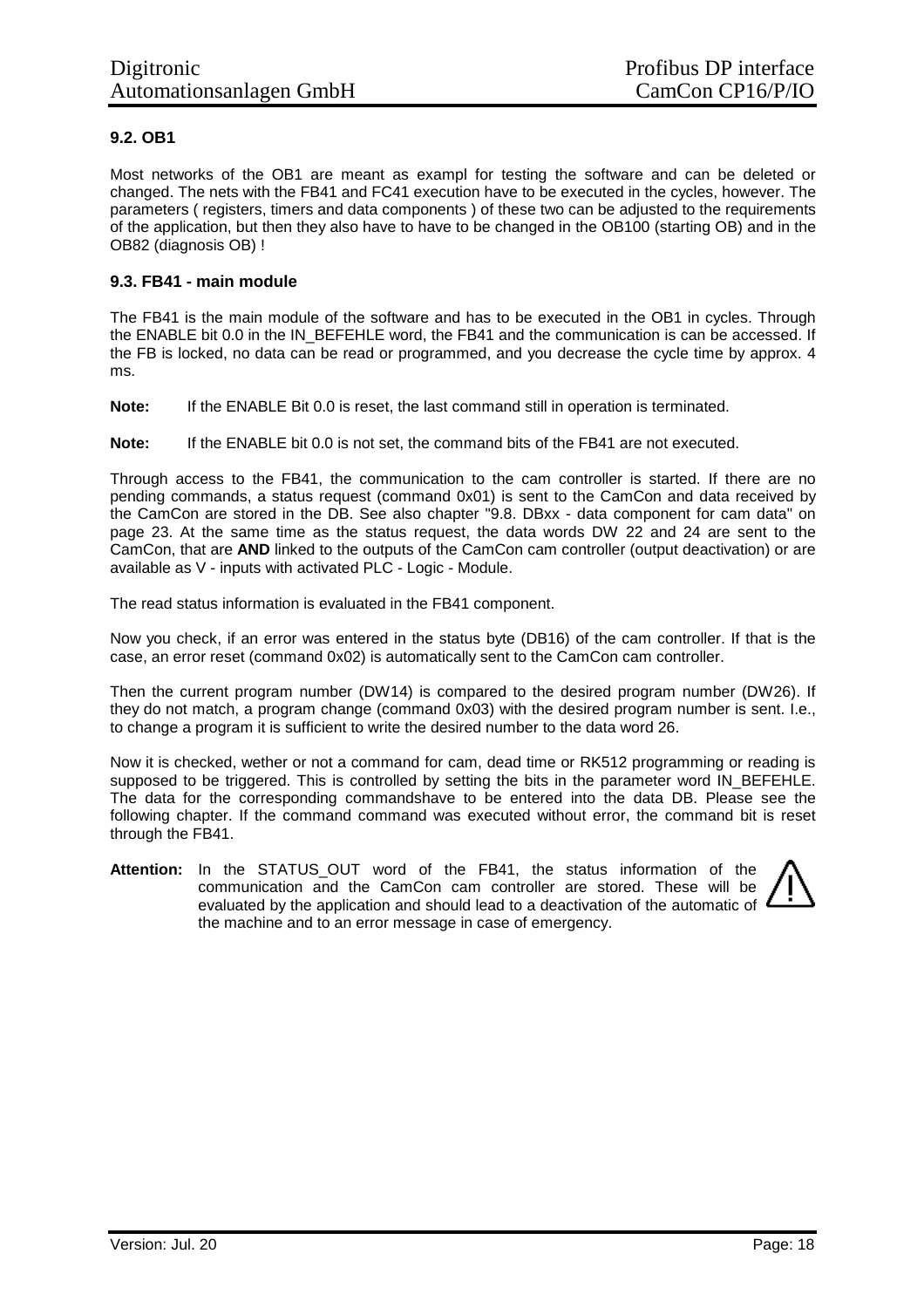# **9.3.1. Parameters of the FB41**

|       | 1. Instance $DB =$                                                                                                                                                                                             |                                                                           |                                                                                                                                                                   | Static data of the FB41. This DB has to be created in the S7 software (Offline)<br>through inserting the FB41 in the OB1. |                                                                                                                                                                                                                                                                                                                                                                                                                                                                                                                                                                                                                |  |
|-------|----------------------------------------------------------------------------------------------------------------------------------------------------------------------------------------------------------------|---------------------------------------------------------------------------|-------------------------------------------------------------------------------------------------------------------------------------------------------------------|---------------------------------------------------------------------------------------------------------------------------|----------------------------------------------------------------------------------------------------------------------------------------------------------------------------------------------------------------------------------------------------------------------------------------------------------------------------------------------------------------------------------------------------------------------------------------------------------------------------------------------------------------------------------------------------------------------------------------------------------------|--|
|       | 2. DP_ADR                                                                                                                                                                                                      |                                                                           | $=$                                                                                                                                                               |                                                                                                                           | Projected address of the in- and outputs of the communication blocks<br>(16Byte range) address in HEX e.g. $256 = 100$ hex.                                                                                                                                                                                                                                                                                                                                                                                                                                                                                    |  |
|       | $3.$ DATE_DB =                                                                                                                                                                                                 |                                                                           |                                                                                                                                                                   |                                                                                                                           | Number of the data component where the cam data is stored.<br>The DB always has to exist and be 374 words long.                                                                                                                                                                                                                                                                                                                                                                                                                                                                                                |  |
|       |                                                                                                                                                                                                                |                                                                           |                                                                                                                                                                   |                                                                                                                           | 4. TIMER_TIMEOUT = Number of one time used internally for timeout monitoring (e.g. 0).                                                                                                                                                                                                                                                                                                                                                                                                                                                                                                                         |  |
|       | 5. STATUS_OUT =                                                                                                                                                                                                |                                                                           |                                                                                                                                                                   | is stored (e.g. MW0).                                                                                                     | Register word where the status of the CamCon CP16/P/IO and of the CamCon                                                                                                                                                                                                                                                                                                                                                                                                                                                                                                                                       |  |
|       | Bit $0.0 =$<br>Bit $0.1 =$<br>Bit $0.2 =$<br>Bit $0.3 =$<br>Bit $0.4 =$<br>Bit $0.5 =$<br>Bit $0.6 =$<br>Bit $0.7 =$<br>Bit $1.0 =$<br>Bit 1.1 $=$<br>Bit $1.2 =$<br>Bit $1.3 =$<br>Bit $1.4 =$<br>Bit $1.5 =$ |                                                                           | DP_ERR<br>CP_INIT<br>BEF_IA<br><b>BEFERR</b><br><b>TIMEOUT</b><br>res<br>res<br>res<br>ISTERR1<br>ISTERR2<br>ISTERR3<br>AUSERR<br><b>ISTERR5</b><br><b>UNBEKA</b> | $=$<br>$=$<br>$=$<br>$=$<br>$=$<br>=<br>$=$<br>$=$<br>$=$<br>$=$<br>$=$<br>$=$<br>$=$<br>$=$                              | DP communication range not found.<br>CP16 connected and started.<br>Command is still being implemented<br>Error during the sending of a command,<br>e.g. the memory of the CamCon is full.<br>A timeout occurred during the data transmission. It will be tried to<br>send the command again.<br>Currently not used.<br>Currently not used.<br>Currently not used.<br>CamCon reports Pos. Error 1.<br>CamCon reports Pos. Error 2.<br>CamCon reports Pos. Error 3 or Clear with incremental generator.<br>CamCon reports Output Error.<br>CamCon reports Pos. Error 5.<br>Unknown error message of the CamCon. |  |
| Note: |                                                                                                                                                                                                                |                                                                           |                                                                                                                                                                   |                                                                                                                           | The program tries to automatically sign the error messages 1.0 to 1.5.                                                                                                                                                                                                                                                                                                                                                                                                                                                                                                                                         |  |
|       | Bit $1.6 =$<br>Bit $1.7 =$                                                                                                                                                                                     |                                                                           | res<br>res                                                                                                                                                        | $=$<br>$=$                                                                                                                | Currently not used.<br>Currently not used.                                                                                                                                                                                                                                                                                                                                                                                                                                                                                                                                                                     |  |
|       | 6. IN_BEFEHLE                                                                                                                                                                                                  |                                                                           |                                                                                                                                                                   | $=$                                                                                                                       | Register word where the commands (bits) of the application<br>program have to be set (e.g. MW2). If a command was executed,<br>this bit is reset. If a read command ends, the DB contains the read<br>cam, dead time or RK512 values.                                                                                                                                                                                                                                                                                                                                                                          |  |
|       | Bit $0.0 =$                                                                                                                                                                                                    |                                                                           | <b>ENABLE</b>                                                                                                                                                     | $=$                                                                                                                       | FB Granting access and make a status request.                                                                                                                                                                                                                                                                                                                                                                                                                                                                                                                                                                  |  |
| Note: |                                                                                                                                                                                                                | If this bit is reset, the last command that still operates is terminated. |                                                                                                                                                                   |                                                                                                                           |                                                                                                                                                                                                                                                                                                                                                                                                                                                                                                                                                                                                                |  |
|       | Note:                                                                                                                                                                                                          |                                                                           |                                                                                                                                                                   |                                                                                                                           | If this bit is not set, the command bits are not executed by the FB41.                                                                                                                                                                                                                                                                                                                                                                                                                                                                                                                                         |  |
|       | Bit $0.1 =$                                                                                                                                                                                                    |                                                                           | <b>RESET</b>                                                                                                                                                      | $=$                                                                                                                       | The intire communication is reset with an increasing flank, and it is<br>tried to restart.                                                                                                                                                                                                                                                                                                                                                                                                                                                                                                                     |  |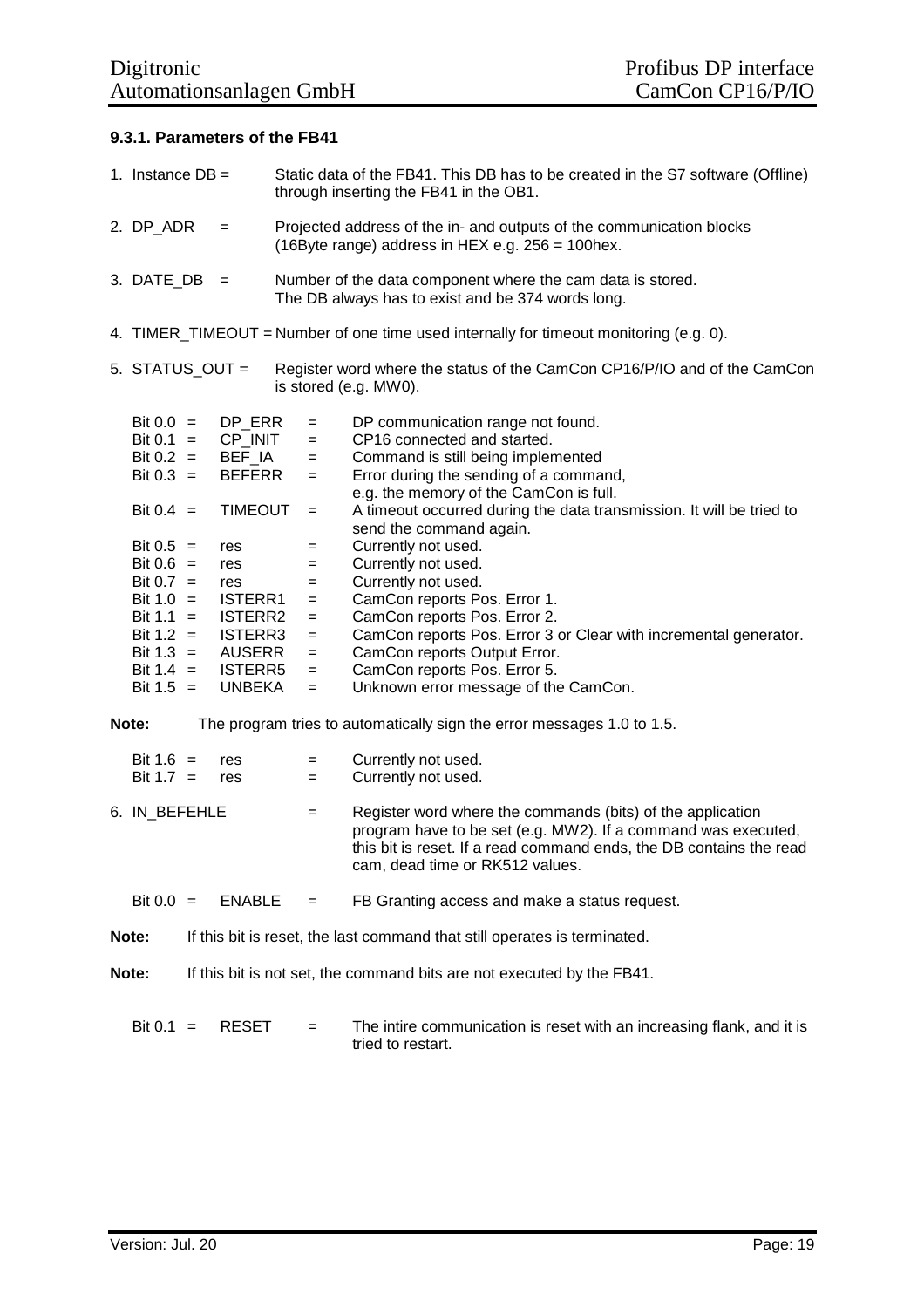| Bit $0.2 =$ | <b>NP</b>  | $=$ | Program a cam.<br>The data has to be in the DB.<br>1. Offset on cam table (DW 0).<br>2. Program number (DW 38).<br>3. Output number (DB 40).<br>4. Cam table from data word = Offset in DW 0.<br>5. Activation and Deactivation points.               |
|-------------|------------|-----|-------------------------------------------------------------------------------------------------------------------------------------------------------------------------------------------------------------------------------------------------------|
| Bit $0.3 =$ | <b>NAP</b> | $=$ | Program all cams.<br>The data has to be in the DB.<br>1. Offset on cam table (DW 0).<br>2. Program number (DW 38).<br>3. Controlled output number (DW 36).<br>4. Cam table from data word = Offset in DW 0.<br>5. Activation and Deactivation points. |
| Bit $0.4 =$ | NL.        | $=$ | Read a cam.<br>The data has to be in the DB.<br>1. Offset on cam table (DW 0).<br>2. Program number (DW 38).<br>3. Output number (DB 40).<br>The read cams are in the table from data word $=$ Offset in DW 0.                                        |
| Bit $0.5 =$ | NAL        | $=$ | Read all cams.<br>The data has to be in the DB.<br>1. Offset on cam table (DW 0).<br>2. Program number (DW 38).<br>3. Controlled output number (DW 36).<br>The read numbers are in the table from data word = Offset in DW<br>0.                      |
| Bit $0.6 =$ | TP.        | $=$ | Program a dead time.<br>The data has to be in the DB.<br>1. Offset on dead time table (DW 2).<br>2. Output number (DB 40).<br>3. Dead time value in 0.1ms steps in the table from data word $=$<br>Offset in DW 2.                                    |
| Bit $0.7 =$ | <b>TAP</b> | =   | Program all dead times<br>The data has to be in the DB.<br>1. Offset on dead time table (DW 2).<br>2. Controlled output number (DW 36).<br>3. Dead time values 0.1 ms steps in the table from data word $=$<br>Offset in DW 2.                        |
| Bit $1.0 =$ | TL.        | $=$ | Read a dead time.<br>The data has to be in the DB.<br>1. Offset on dead time table (DW 2).<br>2. Output number (DW 40).<br>The read dead time is in the table from data word $=$ Offset in DW 2.                                                      |
| Bit $1.1 =$ | <b>TAL</b> | $=$ | Read all dead times.<br>The data has to be in the DB.<br>1. Offset on dead time table (DW 2).<br>2. Controlled output number (DW 36).<br>The read dead times are in the table from data word $=$ Offset in<br>DW 2.                                   |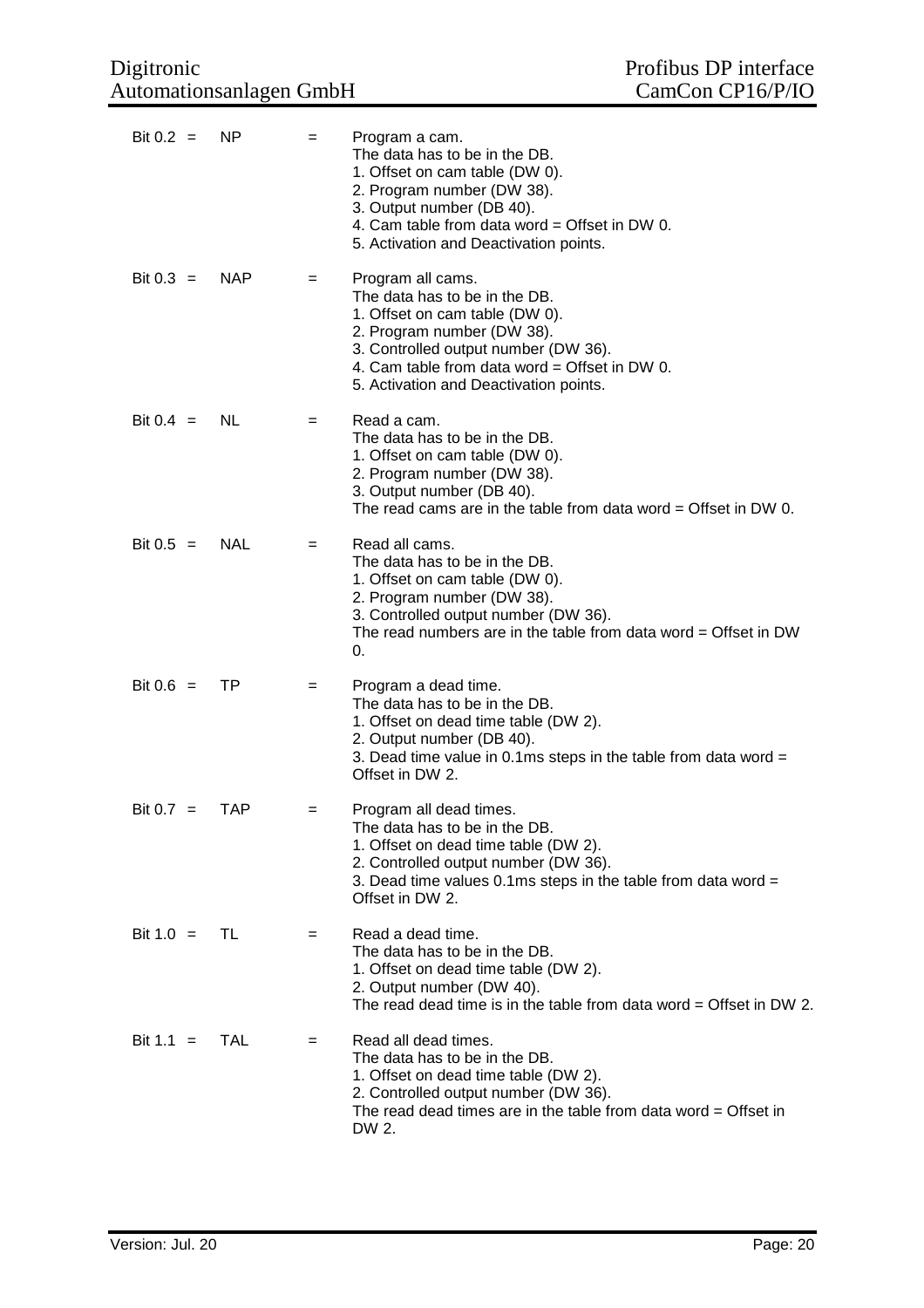| Bit $1.2 =$    | <b>PRK</b>  | $=$ | Program a RK512 data set.<br>The data has to be in the DB.<br>1. Offset on RK512 table (DW 4).<br>2. Data set number = $1.DW$ of the RK512 table (DW 4).<br>3. Data to be written of the table with DB No., DB Offset and the<br>data.                                                         |
|----------------|-------------|-----|------------------------------------------------------------------------------------------------------------------------------------------------------------------------------------------------------------------------------------------------------------------------------------------------|
| Bit 1.3 $=$    | <b>LRK</b>  | $=$ | Read a RK512 data set.<br>The data has to be in the DB.<br>1. Offset on RK512 table (DW 4).<br>2. Data set number = $1.DW$ of the RK512 table (DW 4).<br>3. Data to be read of the table with DB No. and DB Offset.<br>The read data is in the RK512 table from data word = Offset in DW<br>4. |
| Bit $1.4 =$    | <b>PARK</b> | $=$ | Program all RK512 data sets.<br>The data has to be in the DB.<br>1. Offset on RK512 table (DW 4).<br>2. All data to written of the table with DB No., DB Offset and the<br>data.                                                                                                               |
| Bit $1.5 =$    | LARK        | $=$ | Read all RK512 data sets.<br>The data has to be in the DB.<br>1. Offset on RK512 table (DW 4).<br>The read data is in the RK512 table from data word = Offset in DW<br>4.                                                                                                                      |
| Bit 1.6 $=$    | res         | $=$ | Currently not used.                                                                                                                                                                                                                                                                            |
| Bit 1.7<br>$=$ | res         | =   | Currently not used.                                                                                                                                                                                                                                                                            |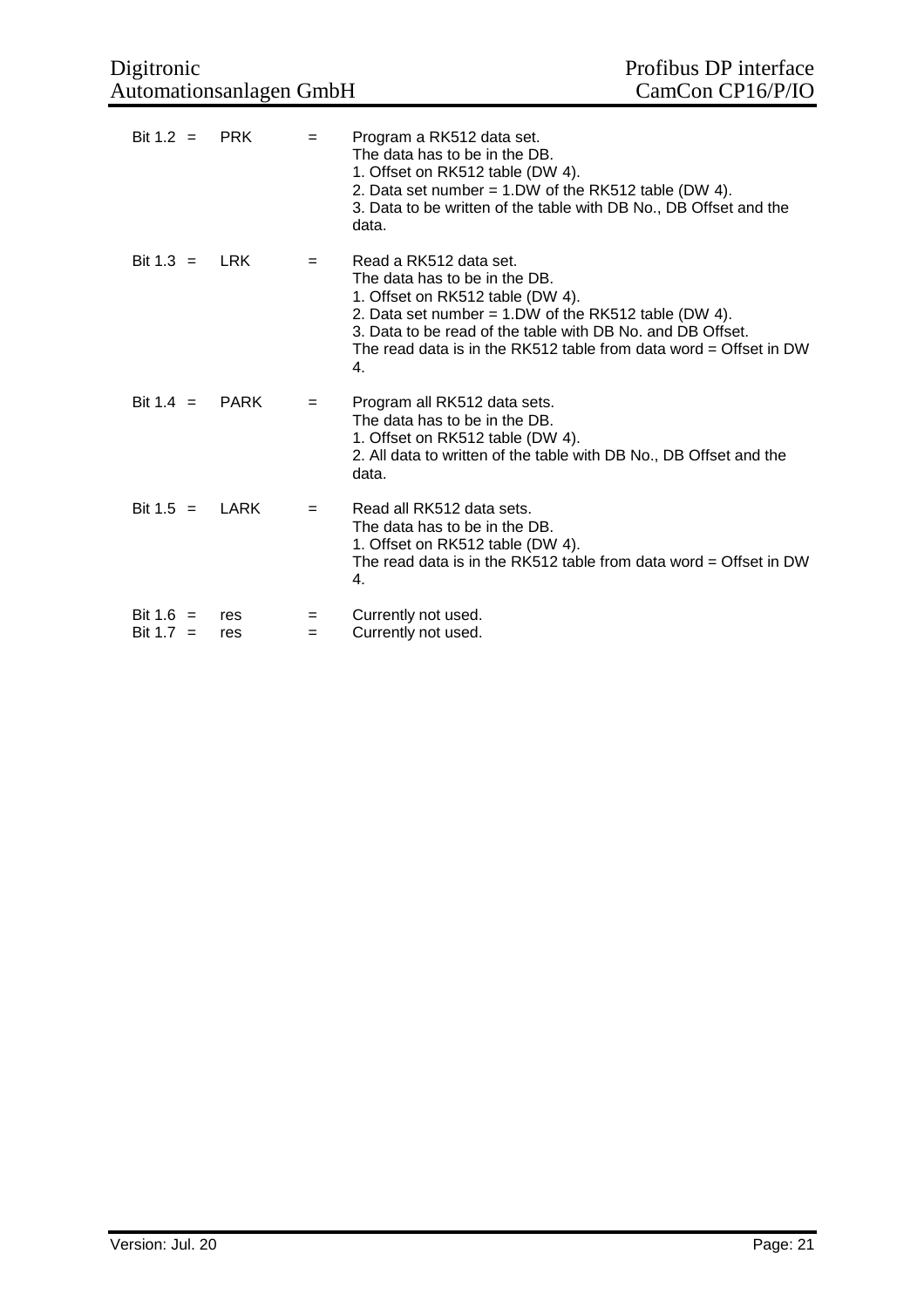# **9.4. FC41 - Diagnosis evaluation**

To save cycle time in the PLC, it is possible to block the execution of the FB41 by resetting the command bits 0.0, but because no status can be read, you cannot monitor the CamCon. To prevent that, the CP16 - module sends a diagnosis through an error. This starts the OB82 in the S7-CPU. Here, it is checked through the diagnosis address determined during projection, wether or not this diagnosis is from the CP16t. If that is the case, the bit DIAG\_CP in the OB82 is set and thus made accessible to the FC41. In the status byte of the FC41, the current diagnosis data is stored. This should be evaluated by the application and, in case of an error, lead to the deactivation of the automatic of the machine and to an error message.

The diagnosis evaluation of the CP16 is started, when the bit DIAG\_CP in the OB82 is set.

If a diagnosis evaluation is not desired or necessary, the FC41 can be deleted. The OB82 has to be set in this case, so the S7 CPU does not go into the 'Stop' state, when the CamCon CP16 module sends a diagnosis.

#### **9.4.1. Parameters of the FC41**

|    | <b>DIAGADR</b> | $=$ | Projected DP diagnosis address in HEX.                |
|----|----------------|-----|-------------------------------------------------------|
|    |                |     | e.g. $1021 = 3FD$ Hex (like in OB82).                 |
| 2. | <b>STATUS</b>  | $=$ | Status byte where the diagnosis is stored (e.g. MB4). |

If all bits are 0, the state of the CP16 is OK and the CamCon cam controller operates.

| Bit $0.0=$  | <b>ISTERR</b>  | CamCon reports a Pos. Error 1,2,3 or 5<br>(e.g. encoder defect).                                                 |
|-------------|----------------|------------------------------------------------------------------------------------------------------------------|
| Bit $0.1 =$ | <b>AUSERR</b>  | CamCon reports Output Error                                                                                      |
| Bit $0.2=$  | <b>KABEL</b>   | (e.g. short-circuit)<br>Cable from the CP to the CamCon broke or a restart was executed at                       |
| Bit $0.3=$  | <b>NKOM</b>    | the CamCon (e.g. through reset of an error message).<br>Communication with the CamCon is not possible.           |
|             |                | Possibly an older version of the software in the CamCon is used<br>(Software from at least 10.9.1998 = DC50.25). |
| Bit $0.4=$  | <b>UNBEKA</b>  | Unknown diagnosid reports from the CP16.                                                                         |
| Bit $0.5=$  | <b>DIAGLEN</b> | The length of the diagnosis data is not 16 bytes or there is an error in                                         |
|             |                | the Profibus DP (e.g. if wrong diagnosis address was specified).                                                 |
| Bit $0.6=$  |                | KENNUNG The Profibus identifier is not that of a CamCon CP16 (00E5).                                             |
| Bit $0.7=$  |                | Currently not used or DIAG CP bit.                                                                               |
|             |                |                                                                                                                  |

3. DIAG\_CP = Bit set in the OB82, when the diagnosis comes from the CP16. The best value is the highest bit of the status byte (e.g. M4.7).

#### **9.5. FC42, 43, 45, 46 and 47 - sub-programs of FB41**

These FC components are executed by the FB41 and may not be executed by a different command.

#### **9.6. OB82 - diagnosis component**

Here you check, if a diagnosis was initialized by a CamCon CP16. This is checked by comparing the projected diagnosis address with the address in the valiables "OB82\_MDL\_ADDR". If this is identical, the DIAG\_CP bit is set and the FC41 is accessible.

#### **9.7. OB100 - starting component**

The data DB is initialized and the communication is reset in this OB.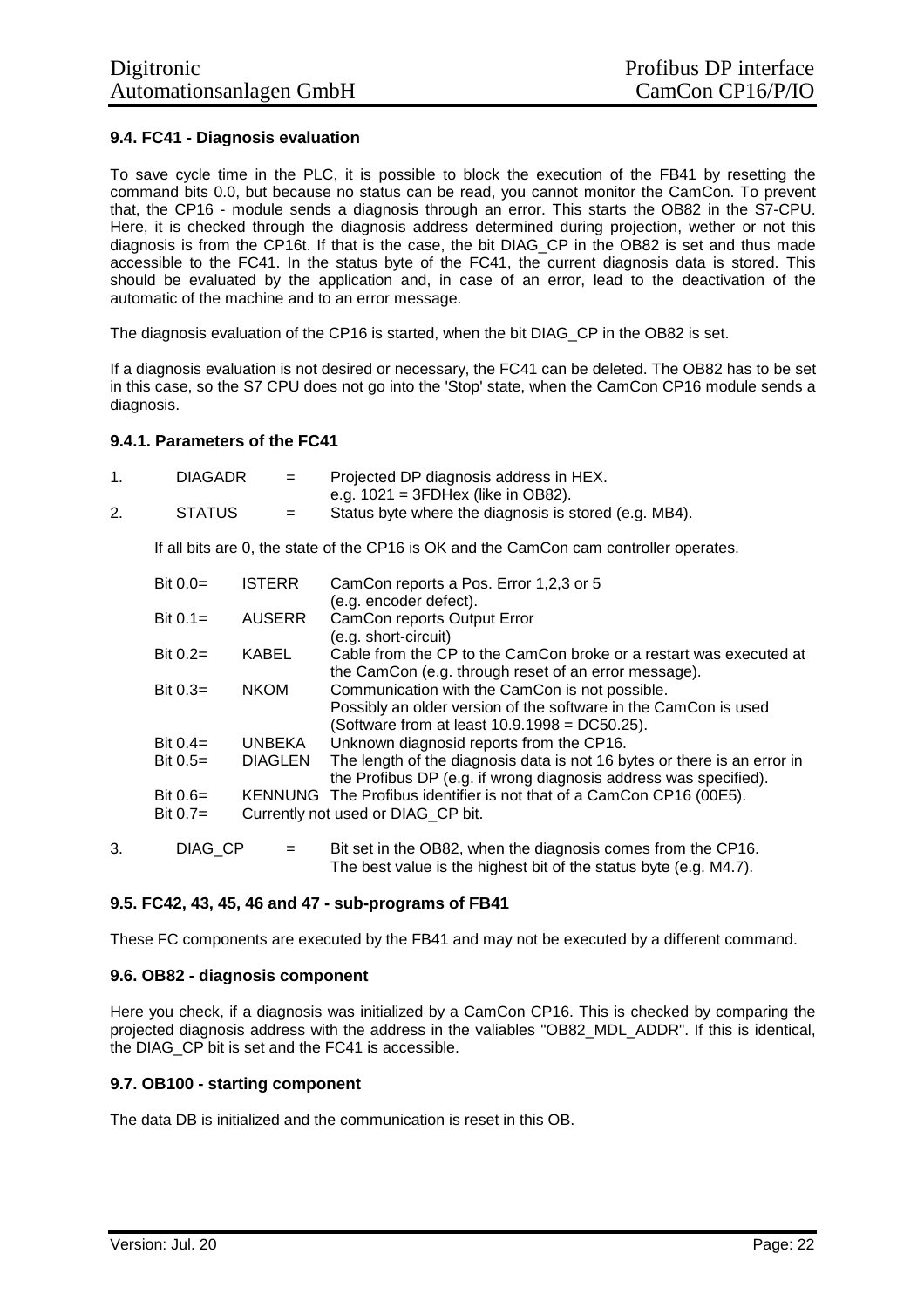#### **9.8. DBxx - data component for cam data**

The cam, dead time or RK512 parameter data is stored in a data component, that is given to the FB41 as a parameter. This DB also stores data like e.g. actual position, speed, output status, cam controller status, current program number and desired program number. The DB is divided into the 4 parts: 1.Status, 2.Cam, 3.Dead times and 4.RK512 parameters. The position of these areas is stored in the first 3 data words as Offset with the exception of the status area.

#### **9.8.1. DBxx area 1 = Status**

| DW0             | OFFSET            | Offset for area $2 = \text{cam data}$ .             |                        |
|-----------------|-------------------|-----------------------------------------------------|------------------------|
| DW <sub>2</sub> | OFFSET            | Offset for area $3 =$ dead time data.               |                        |
| DW4             | <b>OFFSET</b>     | Offset for area $4 = RK512$ data or parameter data. |                        |
| DW <sub>6</sub> | res               | Reserved.                                           |                        |
| DW 8            | res               | Reserved.                                           |                        |
| <b>DW 10</b>    | <b>ISTWERT</b>    | Current position                                    | (only read possible).  |
| DW 12           | <b>SPEED</b>      | Current speed value                                 | (only read possible).  |
| <b>DW 14</b>    | <b>PROG</b>       | Current program number                              | (only read possible).  |
| <b>DB</b> 16    | <b>NSWSTATUS</b>  | <b>NSW</b> status                                   | (only read possible).  |
| <b>DB 17</b>    | <b>AUSANZIST</b>  | Number of outputs of the CamCon                     | (only read possible).  |
| <b>DW 18</b>    | <b>AUSSTAT1</b>   | Status outputs 1-16                                 | (only read possible).  |
| <b>DW 20</b>    | AUSSTAT2          | Status outputs 17-32                                | only read possible).   |
| DW 22           | VEIN1             | Output deactivation bits                            | (only write possible)  |
| DW 24           | VEIN <sub>2</sub> | Output deactivation bits                            | (only write possible)  |
| DW 26           | <b>GPROG</b>      | Desired program number                              | (only write possible). |
| DW 28           | res               | Reserved.                                           |                        |
| DW 30           | res               | Reserved.                                           |                        |
| DW 32           | res               | Reserved.                                           |                        |
| DW 34           | res               | Reserved.                                           |                        |
| DW 36           | <b>AUSANZV</b>    | Controlled output number                            | (only write possible). |
| <b>DW 38</b>    | <b>PROGPRG</b>    | Program for programming                             | (only write possible). |
| <b>DB 40</b>    | AUSGNR            | Current output No.                                  | (only write possible). |
| <b>DB 41</b>    | res               | Reserved.                                           |                        |

The data words DW10 to 20 are filled through the answer to a status request.

The data words DW22 and 24 are sent to the CamCon through the status request and they are **AND** linked to the outputs of the CamCon cam controller (output deactivation) or are available as V - inputs, when the PLC Logic Module is active.

If data words 14 and 26 do not match, a program change command is sent to the CamCon. I.e., for changing a program, it is sufficient to write the desired number to the DW26.

In DW36, the number of controlled outputs for cams and dead times has to be specified. In the OB100, it it done at every start.

The data word DW38 and the data byte DB40 have to be set to the desired program or output number for reading or programming cams or dead times before the execution of command bits.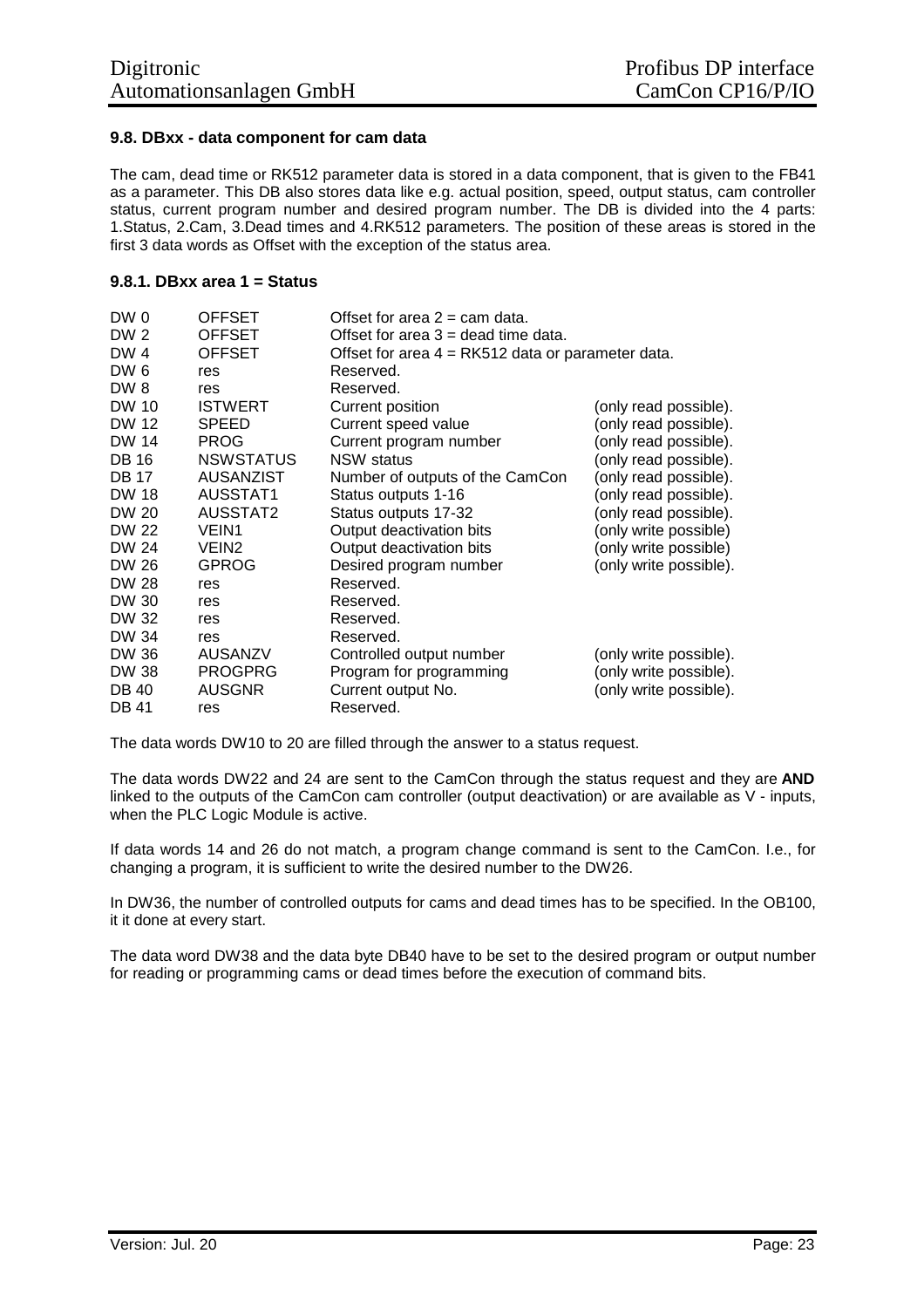# **9.8.2. DBxx area 2 = cam table**

The Offset pointer (DW0) of the data DB has to point to the starting point of the cam table, that is to be used for reading or programming the cams. They have the possibilitiy to store several tables in the data DB and by changing the DW0, to send a different program to the cam controller.

**Attention:** The Offset may only be changed, if no cam command is active.

The cam table is divided into structures, the table itself representing a structure itself and and every cam track (output) representing a sub-structure. A cam table has the folowing structure: at the beginn as the identifier the output number (byte) then the number of cams (byte) for the output (currently up to 13) and then the data words with the activation and deactivation points. If the number of cam s is set to 2, there **have to** follow a total of 4 data words (DW), before there can follow a new output number. The program now searches from the first output number to the table until it has found the desired output number and then programs or reads that cam.

At the end of the cam table, you have to add a data word with the content FFFF, so the program can recognized the end of the table.

xx = Offset from DW0

| $DBxx + 0$  |      | AUSG NR     | $= E.g. 1$    | 1. First output number.         |
|-------------|------|-------------|---------------|---------------------------------|
| $DBxx + 1$  |      | ANZ NOCKEN  | $= E.g. 2$    | Number of cams for this output. |
| $DWxx + 2$  |      | EIN 0001    | $=$ Cam value | Activation point 1.             |
| $DWxx + 4$  |      | AUS 0001    | $=$ Cam value | Deactivation point 1.           |
| $DWxx + 6$  |      | EIN 0002    | $=$ Cam value | Activation point 2.             |
| $DWxx + 8$  |      | AUS 0001    | $=$ Cam value | Deactivation point 2.           |
| DBxx +      | - 10 | AUSG NR     | $= E.g. 2$    | Next output number.             |
| $DBxx + 11$ |      | ANZ NOCKEN  | $= E.g. 1$    | Number of cams for this output. |
| $DWxx + 12$ |      | EIN 0001    | $=$ Cam value | Activation point 1.             |
| $DWxx + 14$ |      | AUS 0001    | $=$ Cam value | Deactivation point 1.           |
| $DWxx + 16$ |      | <b>ENDE</b> | $=$ FFFF      | End identifier.                 |

The table above would read or program two cam s for output number 1 and one cam for output number 2.

**Attention:** There may not be any gaps or overlaps in the definition of the structure, otherwise the S7 CPU goes into 'Stop' mode or the OB121 with cycletime overflow or the access error in the DB.

#### **9.8.3. DBxx area 3 = dead times**

The Offset pointer (DW2) of the data DB has to point to the starting point of the dead time table, that is supposed to be used for reading or programming dead times. If the DW2 is set to 0, no dead time can be transmitted.

A dead time table has the following structure:

| $DWxx =$ Offset from DW2 |    |                 |             |                                                     |
|--------------------------|----|-----------------|-------------|-----------------------------------------------------|
| $DWxx +$                 |    | TZK1            | $=$ e.g. 10 | Dead time for output 1 $(10 \le x 1.0 \text{ms})$ . |
| $DWxx +$<br>$\mathbf{u}$ |    | TZK2            | $= e.a. 15$ | Dead time for output 2.                             |
| $DWxx +$                 | 62 | $TZK32 = e.a.0$ |             | Dead time for output 32.                            |

**Attention:** There must be a data word (DW) defined for every controlled output.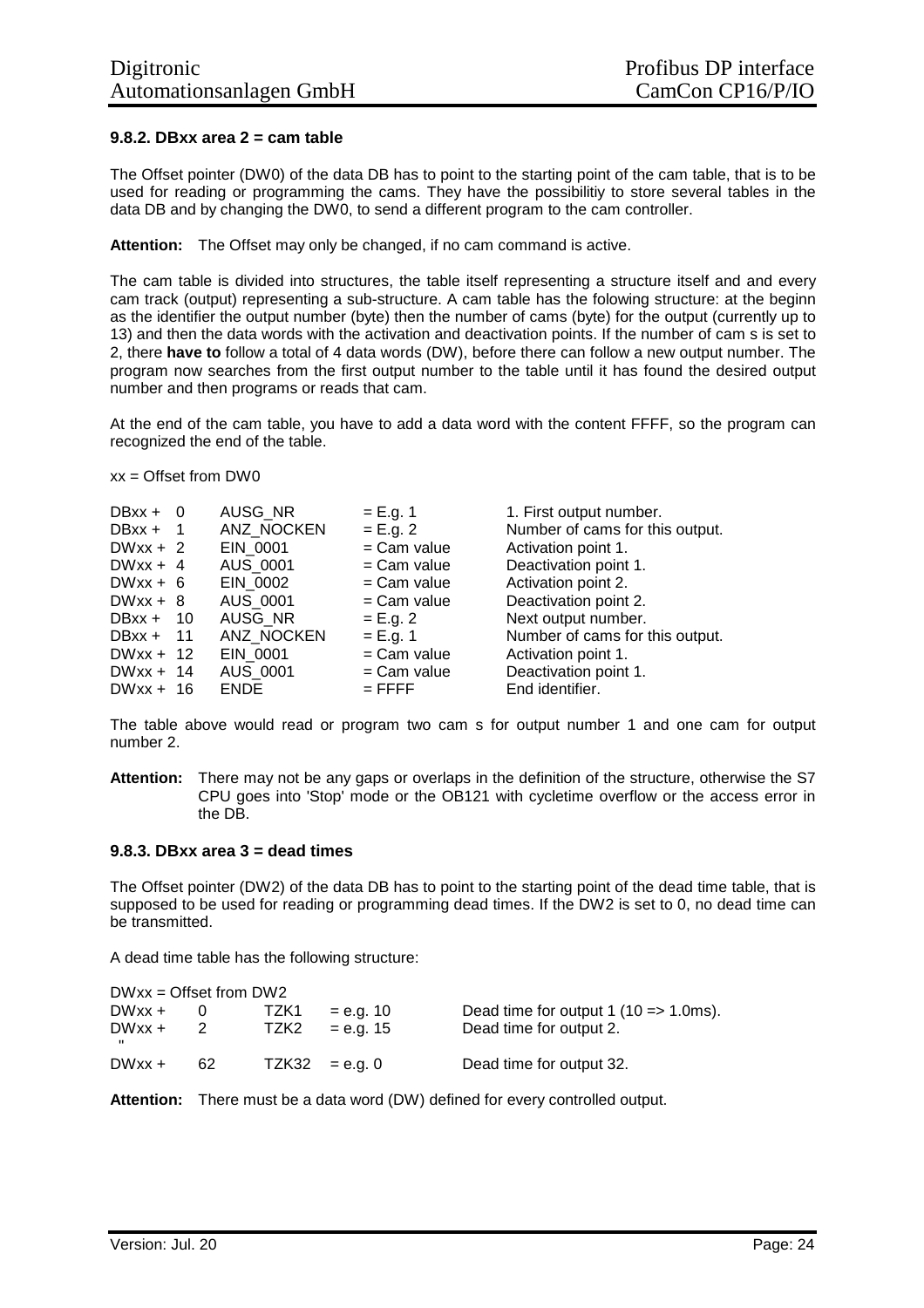#### **9.8.4. DBxx area 4 = RK512 table**

The electronic cam controller of the CamCon series from the company DIGITRONIC Automationsanlagen GmbH support the RK512 computer coupling procedure. The CamCon simulates a PLC control and makes its data (parmeters, status, cams and dead times) available in data double words. In the RK512 table the data sets determining the access to the parameters are stored.

The Offset pointer (DW4) of the data DB has to point to the starting point of the RK512 table, that is to be used for reading or programming parameters. If the DW4 is set to 0, no parameter can be transmitted.

The RK512 table is divided into structures, the table itself representing a structure and every parameter data set represents a sub-structure. The RK512 table has the following strucure: It begins with the current data set number (DW) that is supposed to be worked on. Then there is the identifier of the 1. data set through the data set number (DW). Then there is the number (byte) (currently up to 11) of the data double words that are defined in the data set. The next two bits (DBxx.DBx) determine, if the data set may be read and/or written. Then there is a byte for the simulated DB number and a byte for the Offset in the DB of the CamCon. Then there is the exact number of data double words that were defined earlier. Behind them, there may be the identifier for the next data set. The program searches from the first data set to the table until the desired data set is found or the data is read. A data word with the contents FFFF has to be added to the end of the RK512 Tabelle, so the program can recognize the end of the table.

**Attention:** There may not be any gaps or overlaps in the definition of the structure, otherwise the S7 CPU goes into 'Stop' mode or the OB121 with cycletime overflow or the access error in the DB.

 $xx =$  Offset from DW4

| $DWxx + 0$   |                | RK AKT_SATZ | $= z.B. 1$ | Current data set.                         |
|--------------|----------------|-------------|------------|-------------------------------------------|
| $DWxx + 2$   |                | RK SATZ NR  | $= z.B. 0$ | Identifier for the first data set.        |
| $DBxx +$     | 4              | RK DATA LEN | $= 4$      | Number of the data double words (max.11). |
| $DXxx +$     | -5.0           | RK DATA L   | $=$ TRUE   | Data set read on or off.                  |
| $DXxx + 5.1$ |                | RK DATA P   | $=$ FALSE  | Data set write on or off.                 |
| DBxx +       | - 6            | RK DBNR     | $= 203$    | DB No. in the CamCon.                     |
| $DBxx +$     | $\overline{7}$ | RK DBOFFSET | $= 1$      | Offset in the DB from where the data is.  |
| $DDxx + 8$   |                | WERT 00     | $=$ Wert   | 1. Value of the data.                     |
| $DDxx +$     | 12             | WERT 01     | $=$ Wert   | 2. Value of the data.                     |
| $DDxx +$     | -16            | WERT 02     | $=$ Wert   | 3. Value of the data.                     |
| $DDxx +$     | -20            | WERT 03     | $=$ Wert   | 4. Value of the data.                     |
| $DWxx + 24$  |                | RK SATZ NR  | $= z.B. 0$ | Identifier for the next data set.         |
| DBxx +       | 26             | RK DATA LEN | $= 2$      | Number of the data double words (max.11). |
| $DXxx +$     | 27.0           | RK DATA L   | $=$ FALSE  | Data set read on or off.                  |
| $DXxx +$     | 27.1           | RK DATA P   | $=$ TRUE   | Data set write on or off.                 |
| $DBxx +$     | 28             | RK DBNR     | $= 204$    | DB No. in the CamCon.                     |
| DBxx +       | -29            | RK DBOFFSET | $= 15$     | Offset in the DB from where the data is.  |
| $DDxx +$     | 30             | WERT 00     | = Wert     | 1. Value of the data.                     |
| DDxx +       | - 34           | WERT_01     | $=$ Wert   | 2. Value of the data.                     |
| $DWxx + 38$  |                | <b>ENDE</b> | $=$ FFFF   | End identifier.                           |

The table above would read the RK512 data set 0 out of the CamCon DB203 from Offset 1. The programming of the data set would not be permitted and would result in an error message. The second data set can only program 2 values in the DB 204 from Offset 15 on. Reading the 2. data set would not be permitted and would result in an error message.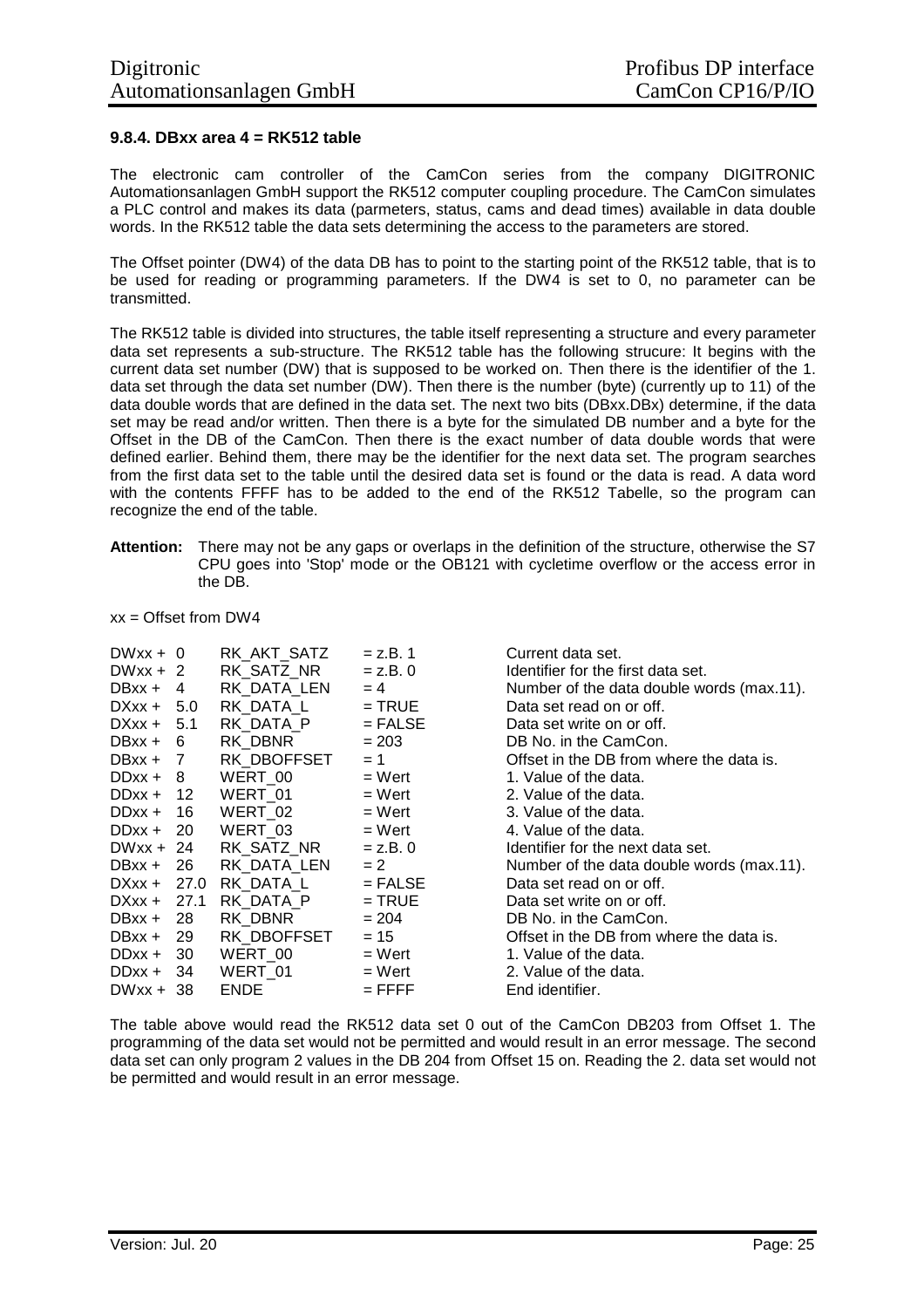# **10. CamCon data transfer generall**

The CamCon sends all information on enquirery-sequences and executes commands on certain command-sequences, that are acknowledged later. The data is stored in the "Send - and recieve compartement" of the PLC. A data record is built up as follows:

#### **10.1. Question sequence**

| 1. question mark:  | י?'                                             |
|--------------------|-------------------------------------------------|
| 2. command number: | currently 0x01, 0x04 und 0x06.                  |
| 3. necessary data: | a maximum of aditional 62 Byte (31 data words). |

#### **10.1.1. Answer sequence, related to questions**

| 1. acknowledgeing mark:            |                                                 |
|------------------------------------|-------------------------------------------------|
|                                    | . .                                             |
| 2. setting back a questions number | currently 0x01, 0x04 und 0x06.                  |
| 3. data:                           | a maximum of aditional 62 Byte (31 data words). |

#### **10.2. Command sequence**

or

| 1. command sign:   |                             |                                                 |
|--------------------|-----------------------------|-------------------------------------------------|
| 2. command number: |                             | currently 0x02, 0x03, 0x05 und 0x07.            |
|                    | 3. possibly necessary data: | a maximum of aditional 62 Byte (31 data words). |
|                    |                             |                                                 |

# **10.2.1. Command acknowledgement**

| 1. acknowledgeing mark:<br>2. setting back a orders number<br>3. acknowledgeing OK: | ۰.,<br>. .<br>currently 0x02, 0x03, 0x05 und 0x07.<br>$'OK' = 2$ Byte. |
|-------------------------------------------------------------------------------------|------------------------------------------------------------------------|
| 3. acknowledgeing Error:                                                            | $'ER' = 2 B$ yte.                                                      |

# **10.3. Acknowledgement for unknown question or command**

| 1. acknowledgeing mark:      | <br>. . |
|------------------------------|---------|
| 2. sign for unknown command: | 'Z'.    |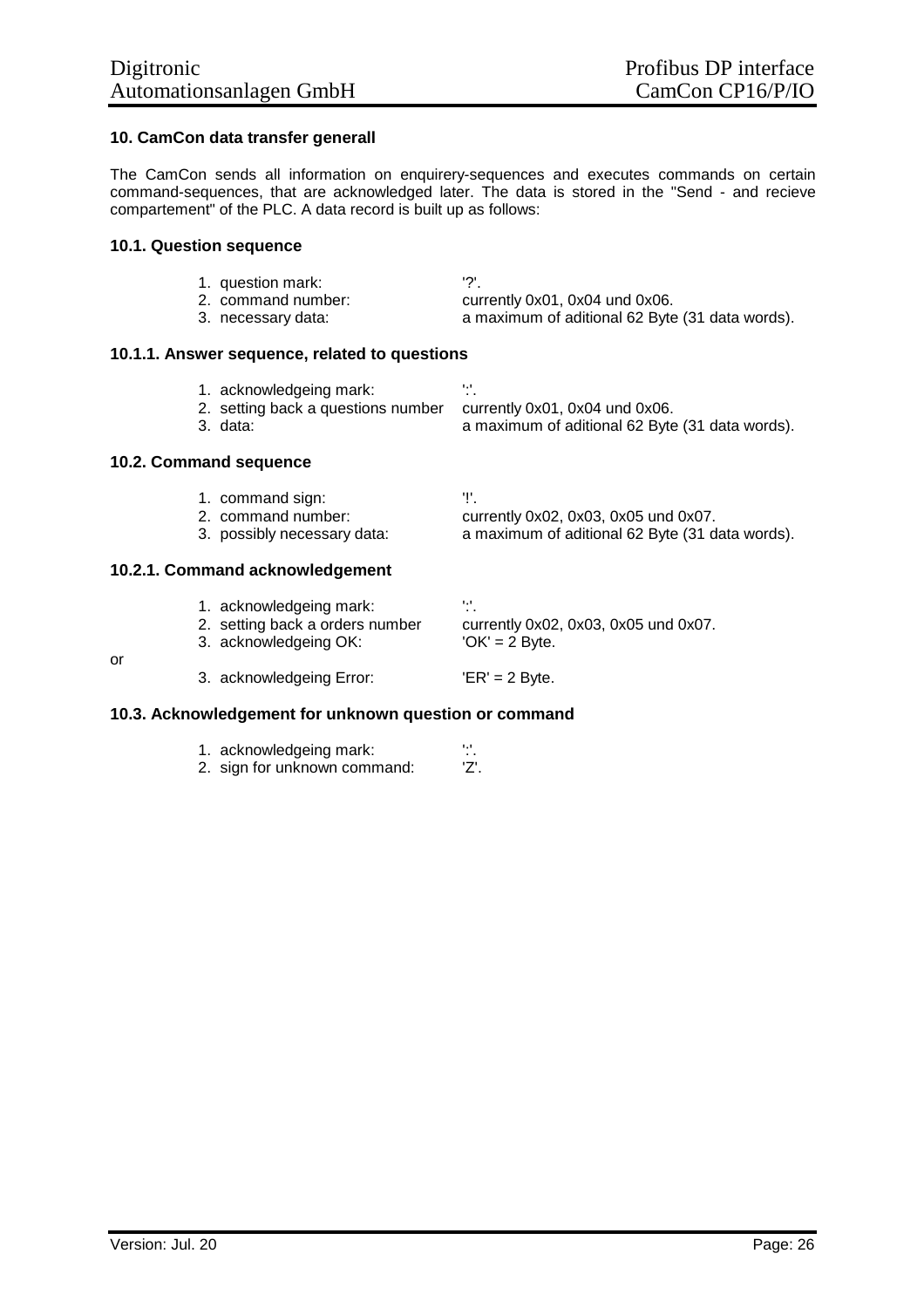# **11. Possible commands**

A description of all currently possible commands for CamCon camswitches follows.

#### **11.1. Request on 0x01**

Necessary data in the PLC's send-compartement, for reading the staus-data of the camswitch:<br>1. DW 0x06 / 0x00 Length of the "send-data" / target-number must always be 0.

- 1. DW 0x06 / 0x00 Length of the "send-data" / target-number must always be 0.<br>2. DW 0x3F / 0x01 Mark of a question-command "?" / number "1" for request on
- 2. DW 0x3F / 0x01 Mark of a question-command "?" / number "1" for request on status.<br>3. DW 0xXXXX virtual inputs 1-16.
- 3. DW 0xXXXX virtual inputs 1-16.<br>4. DW 0xXXXX virtual inputs 17-32
- $0xXXX$  virtual inputs 17-32 (without V-inputs the send-length is 2).

" (send-length corresponding to the number of virtual inputs).

If the length of the send-data is setz to greater than 2 also adtawords after DW1 (virtual inputs) will be transferred. If so, these additional data-words will be connected to the outputs **AND** and therefore cause their switching of, if the PLC demmands it. If only zerobytes are send, all of the CamCon's outputs switch off.

As an answer the following data can be found in the recieve-compartement:

|    | 1. DW | 0x0C / 0x00 | Length of the recieve-data / sourcenumber has to be 0.                           |
|----|-------|-------------|----------------------------------------------------------------------------------|
|    | 2. DW | 0x3A / 0x01 | Acknowledgeing sign ":" / Number "1" for a request on status.                    |
|    | 3. DW | 0xXXXX      | Actual value.                                                                    |
|    | 4. DW | 0xXXXX      | Speed.                                                                           |
|    | 5. DW | 0xXXXX      | active program.                                                                  |
|    | 6. DW | 0xXX,0xXX   | CamCon status, number of outputs.                                                |
|    |       |             | CamCon status $0 = OK /$ status $1-3 = "lst-Err: 1-3" /$ status $4 = "Aus-Err".$ |
| 7. | DW    | 0xXXXX      | Output 1-16.                                                                     |
| 8. | DW    | 0xXXXX      | Output 17-32.                                                                    |
|    |       |             | " (Recievelength corresponding to the number of outputs).                        |

#### **11.2. Error-reset of the CamCon camswitch 0x02**

Necessary data in the PLC's send compartement, for setting back an **"I-Err:x"** or **"Out-Err"**:

| 1. DW             | 0x02 / 0x00       | Length of the send-data / target number has to be 0.      |
|-------------------|-------------------|-----------------------------------------------------------|
| $\Omega$ $\Gamma$ | $0.001 \pm 0.000$ | Companied plays IIII / in up be a IIOII for a sear search |

2. DW 0x21 / 0x02 Command sign "!" / number "2" for error-reset.

As an answer the following data can be found in the recieve compartement:

| 1. DW | 0x04 / 0x00 | Length of recieve-data / sourcenumber has to be 0.    |
|-------|-------------|-------------------------------------------------------|
| 2. DW | 0x3A / 0x02 | Acknowledgeing sign ":" / Number "2" for error reset. |
| 3. DW | 'O'.'K'     | "OK" = done or "ER" = error.                          |

#### **11.3. Programmchangel of the CamCon camswitch 0x03**

Necessary data in the PLC's send compartent for the change of program number.

| 1. DW | 0x04 / 0x00 | Length of the send-data / target number has to be 0. |
|-------|-------------|------------------------------------------------------|
| 2. DW | 0x21 / 0x03 | Command sign "!" / number "2" for program change.    |
| 3. DW | 0xXXXX      | new programing.                                      |

As an answer the following data can be found in the recieve-compartement:

| 1. DW | 0x04 / 0x00 | Length of recieving data / sourcenumber must always be 0. |
|-------|-------------|-----------------------------------------------------------|
| 2. DW | 0x3A / 0x03 | Acknowledgeing sign ":" / number "3" for program change   |
| 3. DW | 'O'.'K'     | "OK" = done or "ER" = error.                              |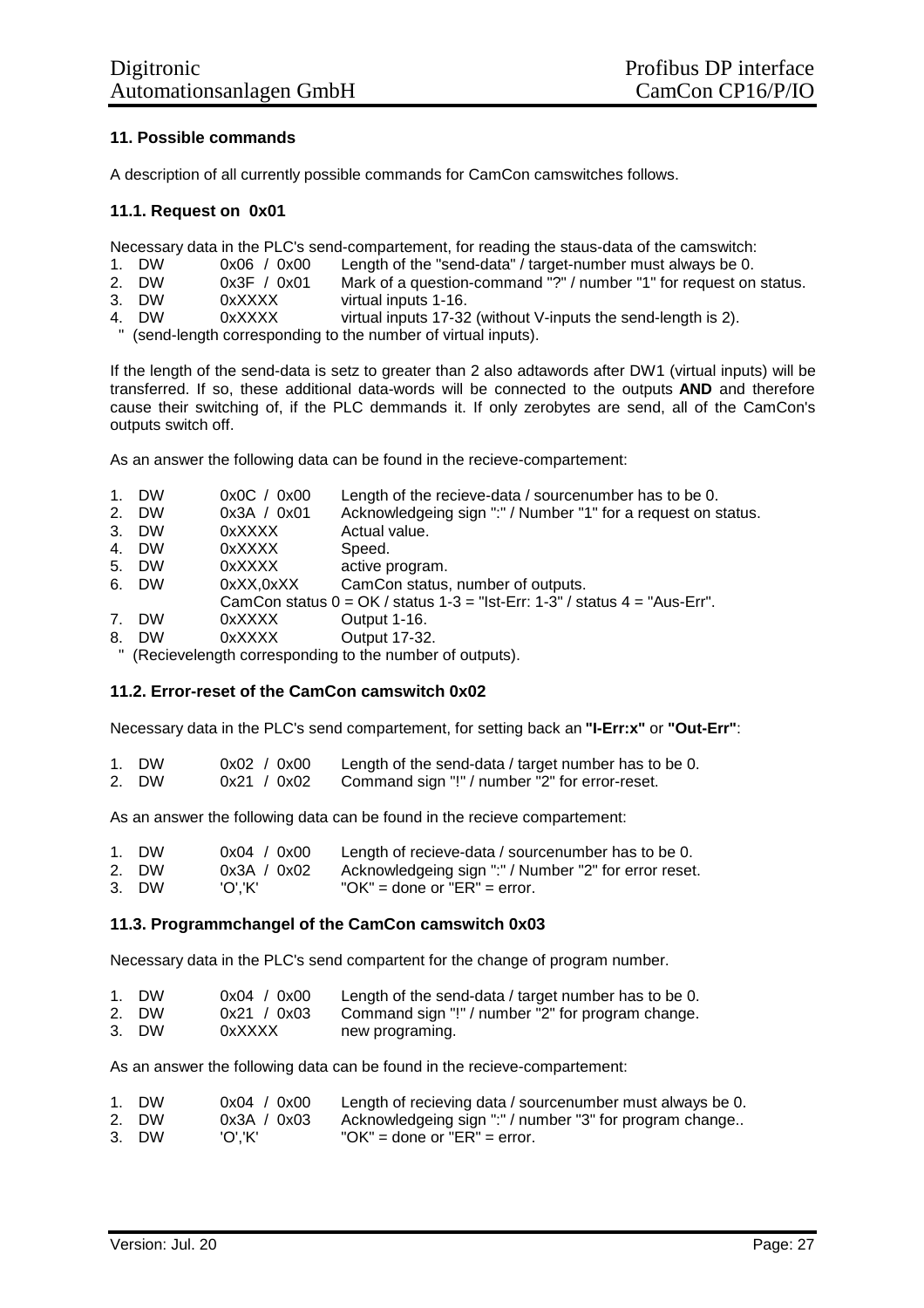#### **11.4. Reading a CamCon camswitches' camtrack 0x04**

Required data in the send-compartement for reading of a camtrack.

| 1. DW | 0x06 / 0x00 | Length of the send-data / target number has to be 0.         |
|-------|-------------|--------------------------------------------------------------|
| 2. DW | 0x3F / 0x04 | Mark of a question-command "?" / number "4 for reading Cams. |
| 3. DW | 0xXXXX      | Programnumber.                                               |

| 4. DW | 0xXX / 0x00 | outputnumber/empty Byte. |
|-------|-------------|--------------------------|

As an answer the following data can be found in the recieve compartement:

| 1. DW | 0xXX / 0x00 | Length of the recieve-data / sourcenumber has to be 0. |
|-------|-------------|--------------------------------------------------------|
| 2. DW | 0x3A / 0x04 | Acknowledgeing sign ":" / number "4 for reading Cams.  |
| 3. DW | 0xXXXX      | Programnumber.                                         |
| 4. DW | 0xXX / 0xXX | Ouput number, number of Cams.                          |
| 5. DW | 0xXXXX      | Switching on point 1. Cam.                             |
| 6. DW | 0xXXXX      | Switching off point 1. Cam.                            |
| 7. DW | 0xXXXX      | Switching on point 2. Cam.                             |
| 8. DW | 0xXXXX      | Switching on point 2. Cam.                             |

" (Recieve length correspoinding to Cams at the output).

#### **11.5. Programing the Cam-track of a CamCon camswitch 0x05**

Required data in the send-compartement for programing of a camtrack.

| $1_{-}$                        | <b>DW</b> | 0x16 / 0x00 | Length of the send-data / target number has to be 0.                                      |
|--------------------------------|-----------|-------------|-------------------------------------------------------------------------------------------|
|                                | 2. DW     | 0x21 / 0x05 | Sign for command "!" / Number "5" for cam-programing.                                     |
| 3.                             | <b>DW</b> | 0xXXXX      | Programnumber.                                                                            |
| 4.                             | <b>DW</b> | 0x01 / 0x01 | Output number / Number of Cams for output 1.                                              |
| 5.                             | DW.       | 0xXXXX      | Switching on point for Cam output 1                                                       |
| 6.                             | <b>DW</b> | 0xXXXX      | Switching off point for Cam output 1                                                      |
| $7_{\scriptscriptstyle{\sim}}$ | DW.       | 0x02 / 0x02 | Ouput number, number of Cams for output 2.                                                |
| 8.                             | DW        | 0xXXXX      | Switching on point for 1st Cam output 2                                                   |
|                                | 9. DW     | 0xXXXX      | Switching off point for 1st Cam output 2                                                  |
|                                | 10. DW    | 0xXXXX      | Switching on point for 2nd Cam output 2                                                   |
|                                | 11. DW    | 0xXXXX      | Switching off point for 2nd Cam output 2                                                  |
|                                | 12. DW    | 0xFFFF      | End detection must be FFFF.                                                               |
|                                |           |             | $\mathbb{R}$ . (O can delivered by convenience delivered by a set $O_{\text{max}}(\cdot)$ |

(Sende length corresponds to number of Cams).

**Note:** All Cams which have ben programed for an output before, will be deleted. This results in a maximum number of 14 programable Cams per output.

As an answer the following data can be found in the recieve compartement:

| 1. DW | 0x04 / 0x00 | Length of recieve-data / sourcenumber has to be 0.      |
|-------|-------------|---------------------------------------------------------|
| 2. DW | 0x3A / 0x05 | Acknowledgeing sign ":" / number 4 for programing Cams. |
| 3. DW | 'O'.'K'     | "OK" = done or "ER" = error.                            |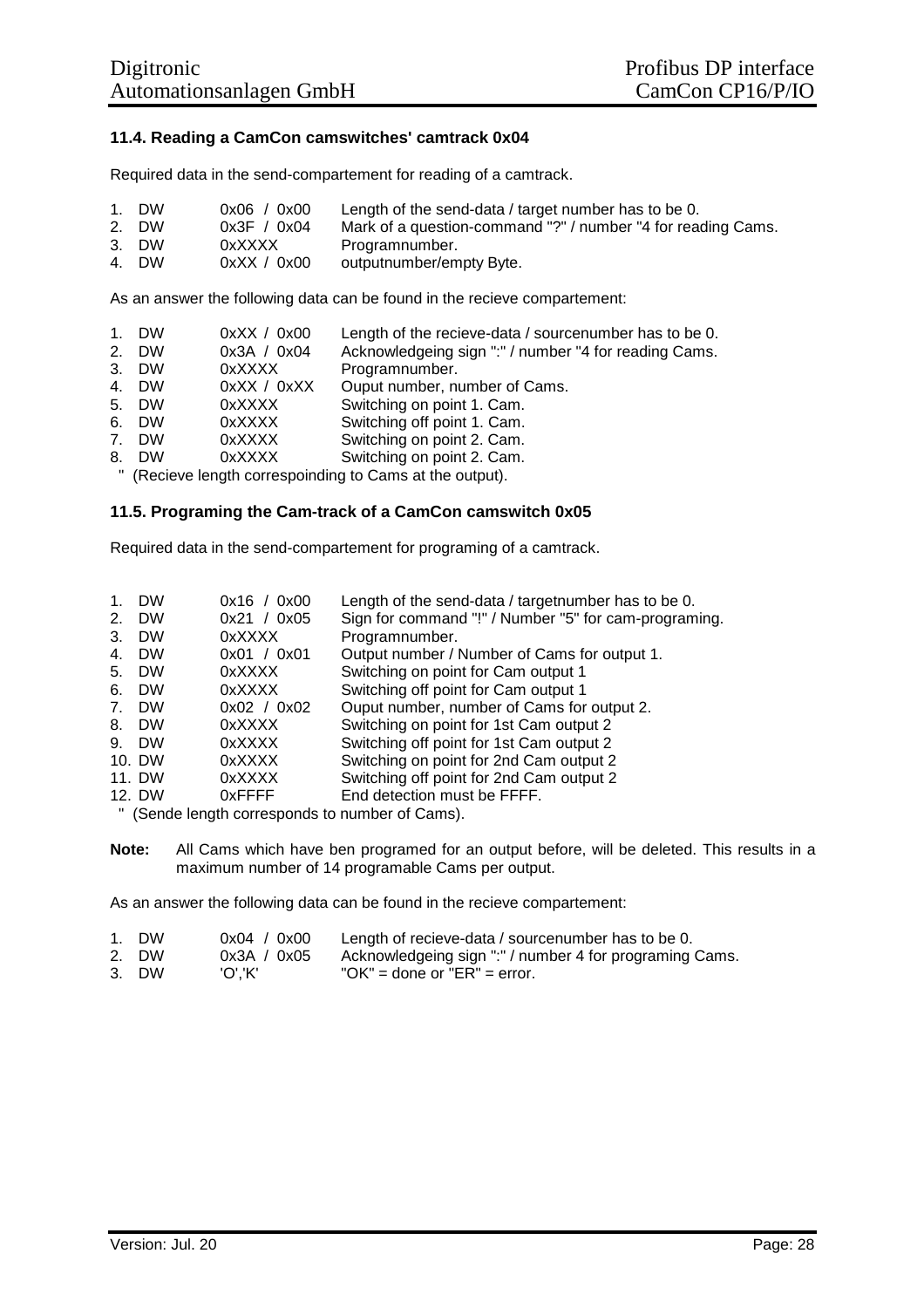# **11.6. Reading the CamCon camswitches' delay time 0x06**

Required data in the send-compartement of the PLC for to read a delay-time:

| 1. DW | 0x04 / 0x00 | Length of send-data / targetnumber must always be 0.           |
|-------|-------------|----------------------------------------------------------------|
| 2. DW | 0x3F / 0x06 | Mark of a question-command "?" / number "6" for reading delay- |
|       |             | times.                                                         |
| 3. DW | 0xXX / 0x00 | Output number / empty Byte                                     |

As an answer the following data can be found in the recieve compartement:

| 1. DW | 0x06 / 0x00 | Length of recieve-data / sourcenumber must always be 0.     |
|-------|-------------|-------------------------------------------------------------|
| 2. DW | 0x3A / 0x06 | Acknowledgeing sign ":" / number 6 for reading delay-times. |
| 3. DW | 0xXX / 0xXX | Output number / empty Byte                                  |
| 4. DW | 0xXXXX      | Delay-time in 100us steps.                                  |

# **11.7. Programming a CamCon camswitches' delay time 0x07**

Required data in the send-compartement of the PLC for to program a delay-time:

| 1. DW | 0x06 / 0x00 | Length of send-data / target number must always be 0.        |
|-------|-------------|--------------------------------------------------------------|
| 2. DW | 0x21 / 0x07 | Sign for command "!" / Number "7" for delay-time-programing. |
| 3. DW | 0xXX / 0x00 | Output number / empty Byte.                                  |
| 4. DW | 0xXXXX      | Delay-time in 100us steps.                                   |

As an answer the following data can be found in the recieve compartement:

| 1. DW | 0x04 / 0x00 | Length of recieve-data / sourcenumber must always be 0.          |
|-------|-------------|------------------------------------------------------------------|
| 2. DW | 0x3A/0x05   | Acknowledgeing sign ":" / number 7 for programing delay-times.3. |
| DW    | 'O'.'K'     | "OK" = done or "ER" = $error.$                                   |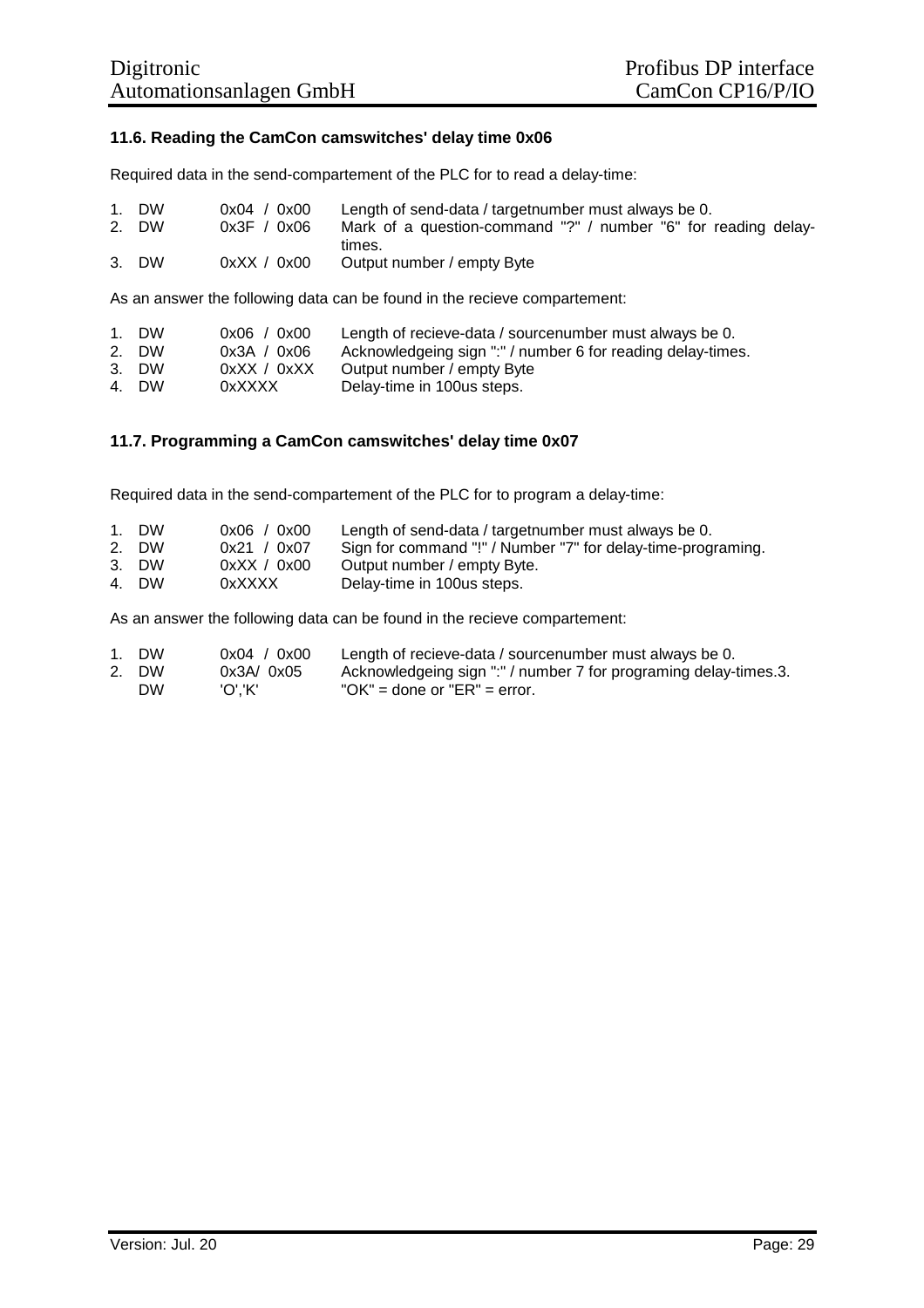# **11.8. RK512 Commands**

The RK512 command is a special feature for the programing of a CamCon's parameter and **does not** obey the data-protocoll described in chapter "10. CamCon data transfer generall".

#### **11.8.1. RK512 Reading a command**

Necessary data in the PLC's send compartement for the reading of an RK512 data record:

| 1. DW<br>2. DW | 0x0A / 0x00<br>0x00 / 0x00 | Length of send-data / targetnumber must always be 0.<br>Identification for RK512 Telegramm. |
|----------------|----------------------------|---------------------------------------------------------------------------------------------|
| 3. DW          | 0x45 / 0x44                | Identification type of job "ED" ( $E = \text{read } / D = \text{data}$ ).                   |
| 4. DW          | 0xYY / 0xZZ                | $YY = DB Nr. / ZZ = Offset in the DB.$                                                      |
| 5. DW          | 0xYY / 0xYY                | $YY =$ number of datawords (currently from 2 to a maximum of 22).                           |
| 6. DW          | 0xFF / 0xFF                | Coordinating flag always 0xFFFF.                                                            |

As an answer the following data can be found in the recieve compartement:

- 1. DW  $0xXX / 0x00$   $XX =$  Length of recieve-data / sourcenumber must always be 0.
- 2. DW 0x00 / 0x00 Identification for RK512 Telegramm.<br>3. DW 0x00 / 0xYY always 0 / YY = error message if not
- 3. DW 0x00 / 0xYY always  $0$  / YY = error message if not 0.<br>4. DW 0xXXXX XXXX = 1. half data double-word.
- $0xXXXX$   $XXXX = 1.$  half data double-word.
- 5. DW  $0xYYYY$   $YYYY = 2$ . half data double-word.

Recieve-length corresponding to the number of datawords (11 double data-words = 22 datawords).

# **11.8.2. RK512 Writing commands**

Necessary data in the send compartement of the PLC for the programing of an RK512 data record:

- 1. DW  $0xXX / 0x00$   $XX =$  Length of the send-data / targetnumber has to be 0.<br>2. DW  $0x00 / 0x00$  Identification of a RK512 telegram.
- 2. DW 0x00 / 0x00 Identification of a RK512 telegram.<br>3. DW 0x41 / 0x44 Identification kind of iob "AD" (A = v
- 3. DW 0x41 / 0x44 Identification kind of job "AD" (A = writing / D = data).<br>4. DW 0xYY / 0xZZ YY = DB Nr. / ZZ = Offset at the DB.
- 4. DW 0xYY / 0xZZ YY = DB Nr. / ZZ = Offset at the DB.<br>5. DW 0xYY / 0xYY YY = number of datawords (currently
- $0xYY / 0xYY$  YY = number of datawords (currently from 2 to a maximum of 22).
- 6. DW 0xFF / 0xFF Coordinating flag always 0xFFFF.
- 7. DW  $0xXXXX$   $XXXX = 1$ . half data double-word.
- 8. DW  $0xYYYY$   $YYYY = 2$ , half data double-word.

" Send length corresponding to the number of datawords (11 double data-words = 22 datawords).

#### As an answer the following data can be found in the recieve compartement:

- 1. DW 0x04 / 0x00 XX = Length of recieve-data / sourcenumber must always be 0.
- 2. DW 0x00 / 0x00 Identification of a RK512 telegram.
- 3. DW  $0x00 / 0xYY$  always  $0 / YY$  = error message  $(0 = OK)$ .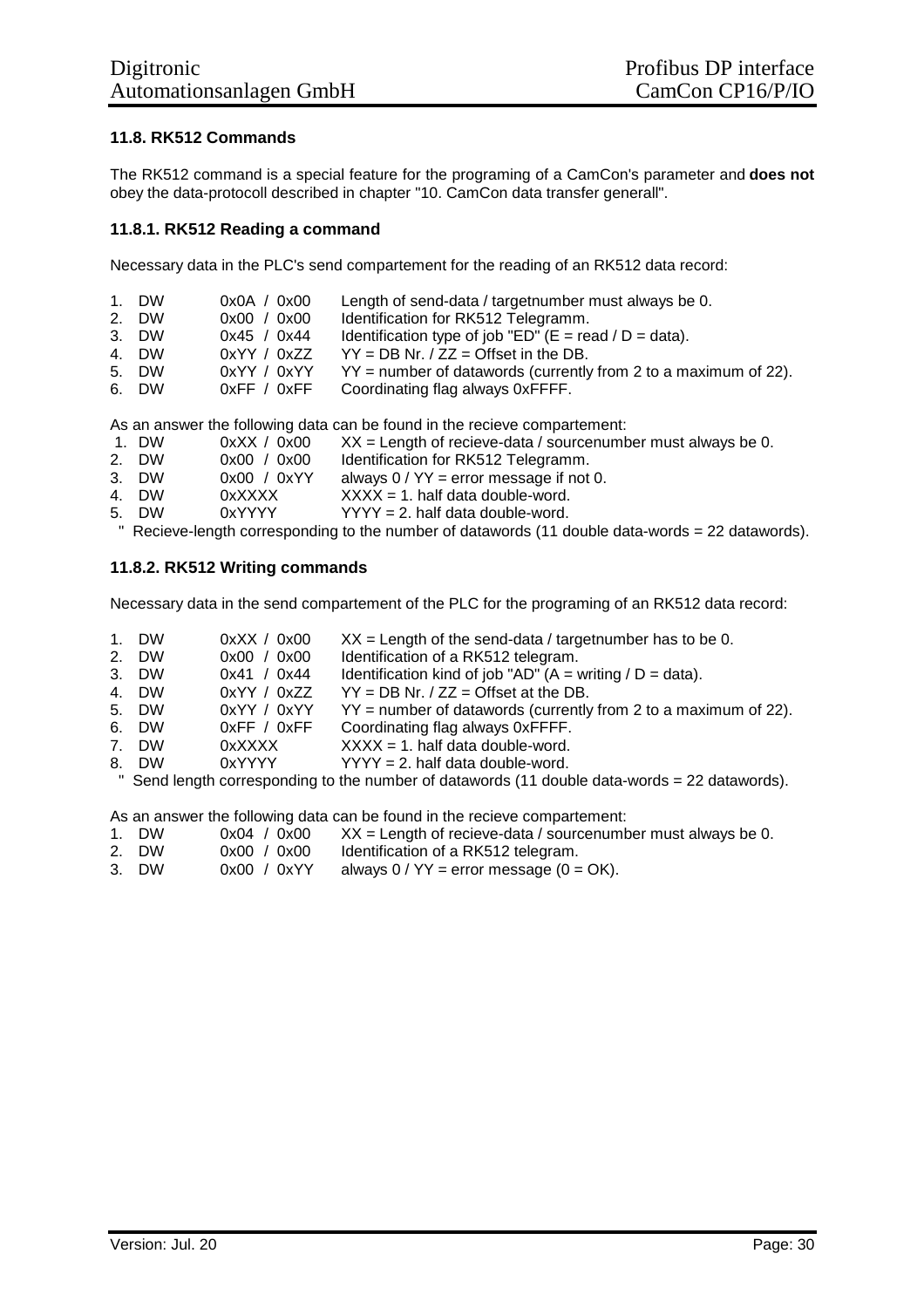# **11.8.3. List of possible RK512 commands**

The complete description of all data records can be found on the internet at **http://www.digitronic.com/ftp/rk512.pdf**. The function of specific parameter can be looked after in the corresponding chapters of the CamCon's manual.

| DB number 203                                                                                                       | D <sub>D</sub> <sub>0</sub><br>0<br>1<br>$\overline{c}$<br>3<br>4<br>5<br>6<br>$\overline{7}$<br>Oxffffffff                        | measuring system<br>= 256 Impulse SSI Singelturn.<br>= 360 Impulse SSI Singelturn.<br>= 512 Impulse SSI Singelturn.<br>= 1000 Impulse SSI Singelturn.<br>= 1024 Impulse SSI Singelturn.<br>= 2048 Impulse SSI Singelturn.<br>= 4096 Impulse SSI Singelturn.<br>= 8192 Impulse SSI Singelturn.<br>= Special measuring system |                                                                                                                                                                                                                |
|---------------------------------------------------------------------------------------------------------------------|------------------------------------------------------------------------------------------------------------------------------------|-----------------------------------------------------------------------------------------------------------------------------------------------------------------------------------------------------------------------------------------------------------------------------------------------------------------------------|----------------------------------------------------------------------------------------------------------------------------------------------------------------------------------------------------------------|
| DB number 203<br>DB number 203<br>DB number 203<br>DB number 203<br>DB number 203                                   | DD <sub>1</sub><br>D <sub>D</sub> <sub>2</sub><br>D <sub>D</sub> 3<br>D <sub>D</sub> 4<br>D <sub>D5</sub>                          | $= 0$ = Special measuring system SSI.<br>= Resolution in Bit<br>= Offset in Bit<br>$=$ Clipping<br>= SSI - Errorbit                                                                                                                                                                                                         | at Special measuring system SSI.<br>at Special measuring system SSI.<br>at Special measuring system SSI.<br>at Special measuring system SSI.                                                                   |
| DB number 203<br>DB number 203<br>DB number 203<br>DB number 203                                                    | DD <sub>1</sub><br>D <sub>D</sub> <sub>2</sub><br>D <sub>D</sub> 3<br>D <sub>D</sub> 4                                             | $= 1$ = Special measuring system parallel.<br>$=$ Resolution<br>$=$ from inputnumber.<br>$= 0$ =Gray / 1=Binär                                                                                                                                                                                                              | at Special measuring system Parallel.<br>at Special measuring system Parallel.<br>at Special measuring system Parallel.                                                                                        |
| DB number 203<br>DB number 203<br>DB number 203<br>DB number 203                                                    | D <sub>D</sub> 1<br>D <sub>D</sub> <sub>2</sub><br>D <sub>D</sub> 3<br>D <sub>D</sub> 4                                            | $= 2$ = Special measuring system incremental.<br>$=$ Resolution<br>$=$ Pre-divisor<br>= Clearmode                                                                                                                                                                                                                           | at Special measuring system Ink.<br>at Special measuring system Ink.<br>at Special measuring system Ink.                                                                                                       |
| DB number 203<br>DB number 203<br>DB number 203<br>DB number 203                                                    | DD <sub>1</sub><br>DD <sub>2</sub><br>D <sub>D</sub> 3<br>D <sub>D</sub> 4                                                         | $= 3$ = Special measuring system Multi.<br>= Resolution<br>$= Turn$<br>$=$ Divisor                                                                                                                                                                                                                                          | at Special measuring system Multi.<br>at Special measuring system Multi.<br>at Special measuring system Multi.                                                                                                 |
| DB number 203<br>DB number 203<br>DB number 203<br>DB number 203<br>DB number 203<br>DB number 203<br>DB number 203 | DD1<br>DD <sub>2</sub><br>D <sub>D</sub> 3<br>D <sub>D</sub> 4<br>D <sub>D</sub><br>D <sub>D</sub> <sub>6</sub><br>DD <sub>7</sub> | $= 4$ = Special measuring system PLL.<br>$=$ Impulse per Initiator<br>$=$ Number of Initiators<br>$=$ Synchrone window<br>= Initiator - input<br>$=$ Clear - input<br>$=$ Synchrone output                                                                                                                                  | at Special measuring system PLL<br>at Special measuring system PLL<br>at Special measuring system PLL<br>at Special measuring system PLL<br>at Special measuring system PLL<br>at Special measuring system PLL |
| DB number 203<br>DB number 203<br>DB number 203<br>DB number 203<br>DB number 203                                   | DD <sub>1</sub><br>DD <sub>2</sub><br>DD <sub>3</sub><br>DD <sub>4</sub><br>D <sub>D5</sub>                                        | $= 5$ = Special measuring system Timer.<br>$=$ Resolution<br>$=$ time per step in ms<br>$=$ Halt - input<br>$=$ Clear - input                                                                                                                                                                                               | at Special measuring system TIMER<br>at Special measuring system TIMER<br>at Special measuring system TIMER<br>at Special measuring system TIMER                                                               |
| DB number 203<br>DB number 203<br>DB number 203<br>DB number 203<br>DB number 203<br>DB number 203                  | DD <sub>8</sub><br>D <sub>D</sub> <sub>9</sub><br><b>DD10</b><br><b>DD11</b><br>DD <sub>12</sub><br><b>DD13</b>                    | Actual value - hysteresis<br>Controll of the special measuring system.<br>Gear multiplier.<br>Gear divisor.<br>Measuring system type (0=rot; 1=lin).<br>Starting value for lin. measuring system.                                                                                                                           |                                                                                                                                                                                                                |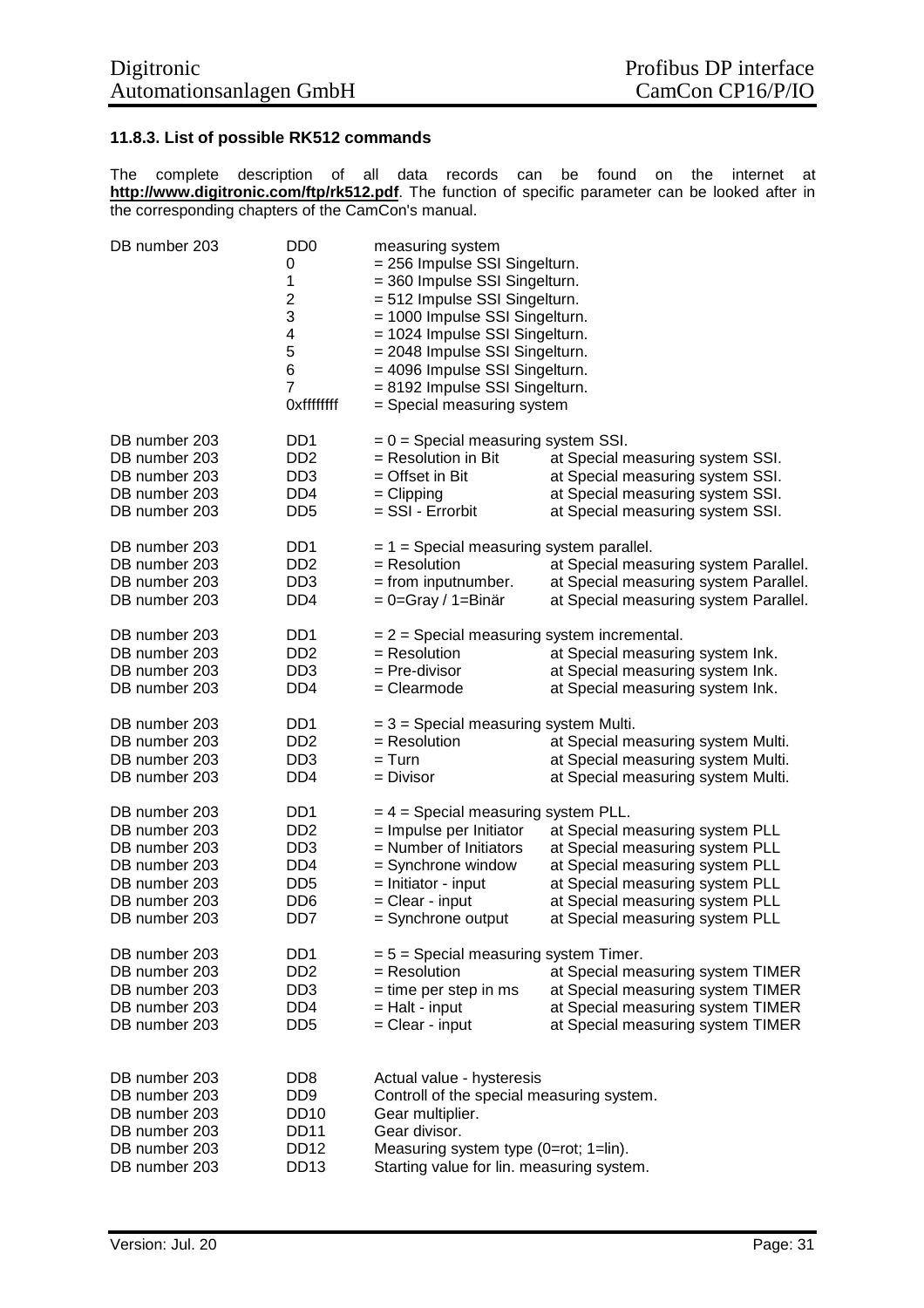| DB number 203 | DD <sub>14</sub> | Offset $=$ zero-point shift.                     |
|---------------|------------------|--------------------------------------------------|
| DB number 203 | <b>DD15</b>      | Preset - value                                   |
| DB number 203 | DD <sub>16</sub> | Preset - input number.                           |
| DB number 203 | DD <sub>17</sub> | Preset - Type (RAM/EEProm).                      |
| DB number 203 | DD <sub>18</sub> | Speed factor.                                    |
| DB number 203 | DD <sub>19</sub> | 100%-speed value.                                |
| DB number 203 | <b>DD20</b>      | Speed accuracy                                   |
| DB number 203 | DD21             | Display switch-mode (0=auto;1=spped;2=pos).      |
| DB number 203 | <b>DD22</b>      | Input for display switching.                     |
| DB number 203 | DD <sub>23</sub> | Cable length                                     |
| DB number 203 | <b>DD24</b>      | Cycle time in us.                                |
| DB number 203 | DD25             | Safety output.                                   |
| DB number 203 | DD <sub>26</sub> | Actual value output (0=aus;1=Gray;).             |
| DB number 203 | DD <sub>27</sub> | Rotation-direction output.                       |
| DB number 203 | DD <sub>28</sub> | Standstill-output.                               |
| DB number 203 | DD <sub>29</sub> | Speed hysteresis.                                |
| DB number 203 | DD <sub>30</sub> | Number of camswitch-input.                       |
| DB number 203 | DD31             | Number of camswitch-output.                      |
| DB number 203 | DD32             | Number of speed compensated outputs.             |
| DB number 203 | DD33             | Input for keyboard-lock.                         |
| DB number 203 | DD34             | Number of inputs for external program selection. |
| DB number 203 | DD <sub>35</sub> | Number for external program selection.           |
| DB number 203 | DD <sub>36</sub> | Program selection mode                           |
| DB number 203 | DD37             | Actual value for program selection mode 2.       |
| DB number 203 | DD <sub>53</sub> | Master - Program function $ON = 1$ OFF = 0.      |
| DB number 203 | <b>DD54</b>      | Master - Program Number (0 to 32767).            |
| DB number 203 | DD <sub>55</sub> | Master - Programm outputs 1-32.                  |
| DB number 203 | <b>DD56</b>      | Master - Programm outputs 33-64.                 |